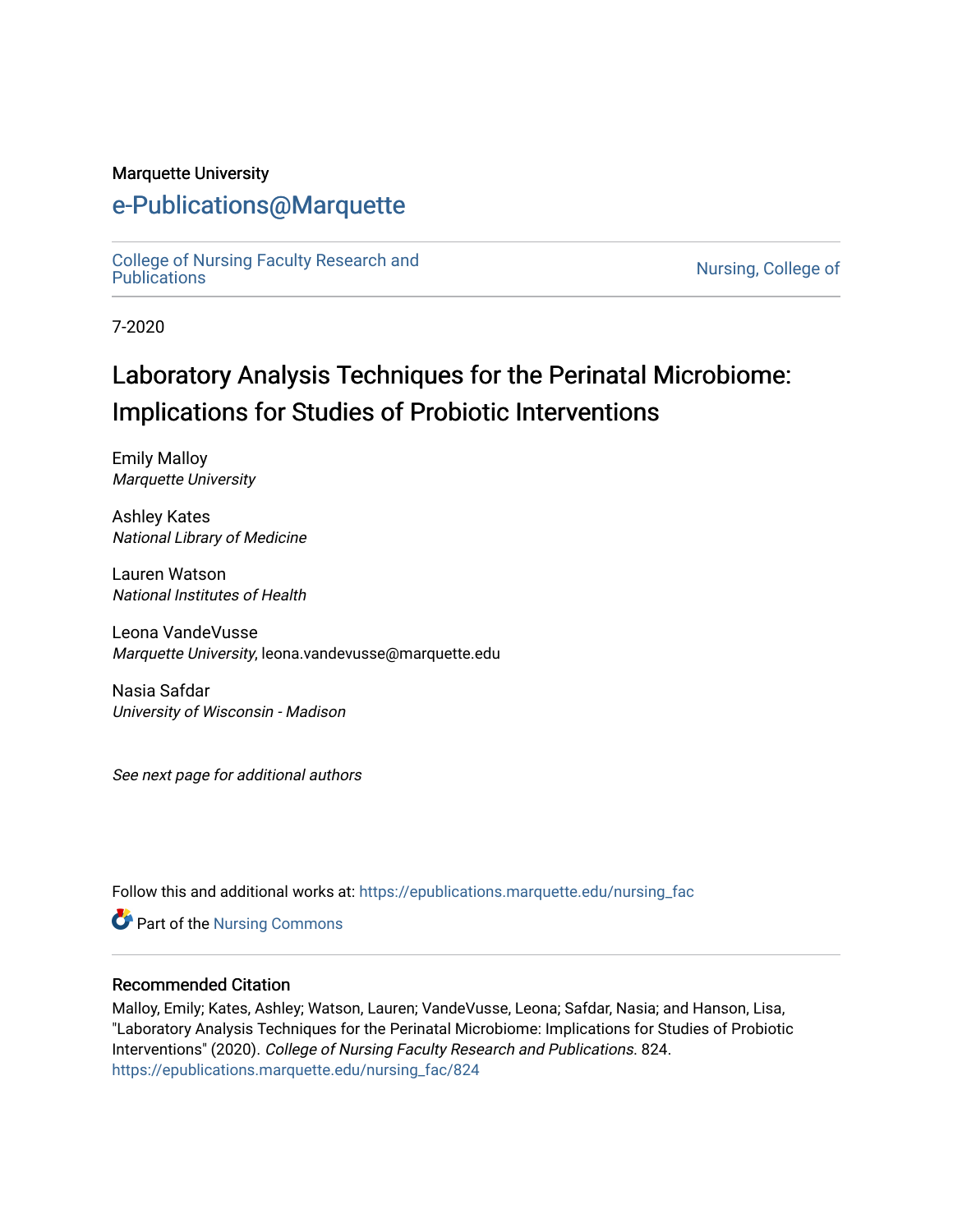#### Authors

Emily Malloy, Ashley Kates, Lauren Watson, Leona VandeVusse, Nasia Safdar, and Lisa Hanson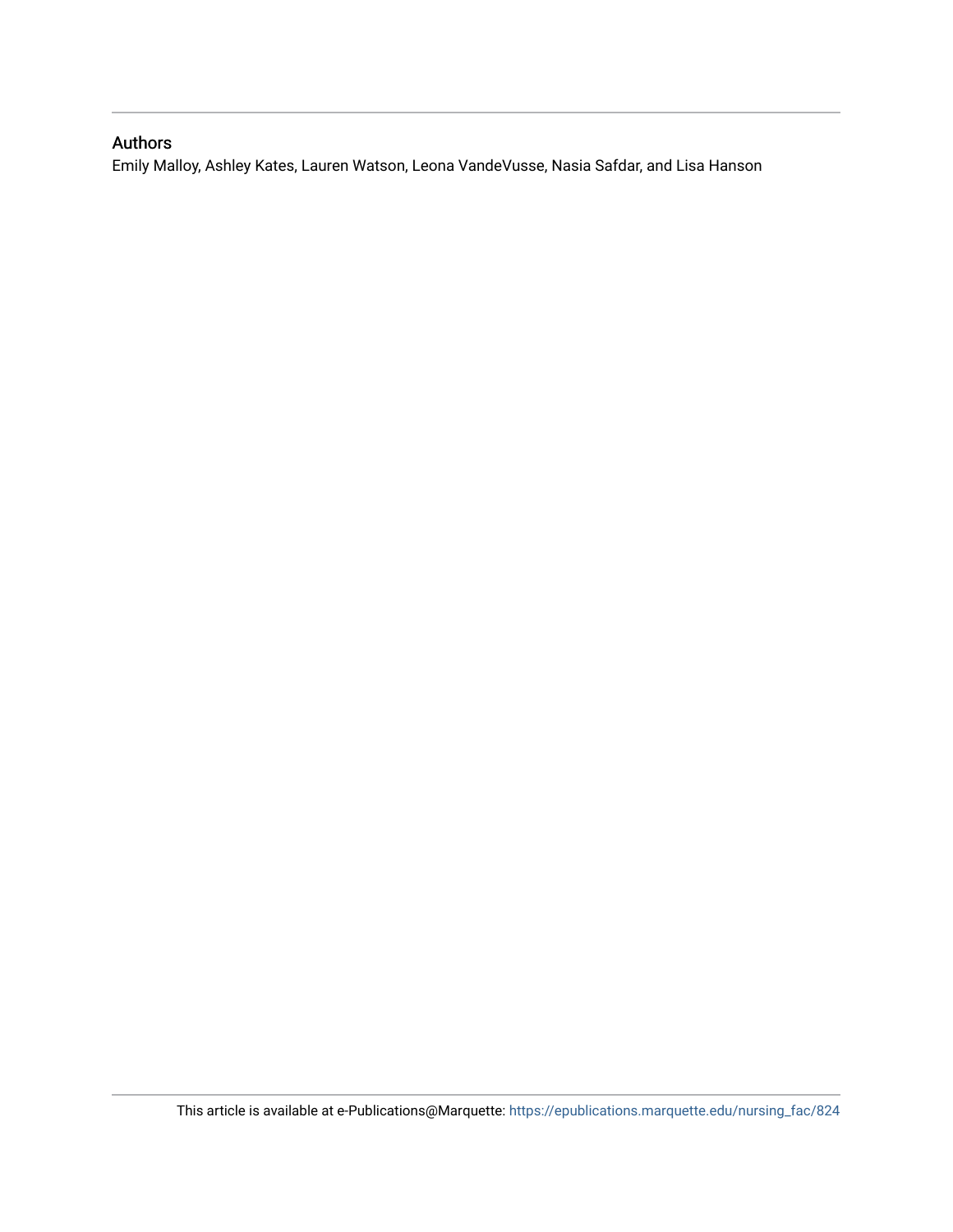**Marquette University**

# **e-Publications@Marquette**

## *Nursing Faculty Research and Publications/College of Nursing*

*This paper is NOT THE PUBLISHED VERSION;* **but the author's final, peer-reviewed manuscript.** The published version may be accessed by following the link in the citation below.

*Journal of Pediatric Health Care*, Vol. 35, No. 1 (January-February 2021): 64-73. [DOI.](https://doi.org/10.1016/j.pedhc.2020.07.015) This article is © Elsevier and permission has been granted for this version to appear in [e-Publications@Marquette.](http://epublications.marquette.edu/) Elsevier does not grant permission for this article to be further copied/distributed or hosted elsewhere without express permission from Elsevier.

# Laboratory Analysis Techniques for the Perinatal Microbiome: Implications for Studies of Probiotic Interventions

Emily Malloy College of Nursing, Marquette University, Milwaukee, Wisconsin Ashley Kates College of Nursing, Marquette University, Milwaukee, Wisconsin Lauren Watson College of Nursing, Marquette University, Milwaukee, Wisconsin Leona VandeVusse College of Nursing, Marquette University, Milwaukee, Wisconsin Nasia Safdar College of Nursing, Marquette University, Milwaukee, Wisconsin Lisa Hanson College of Nursing, Marquette University, Milwaukee, Wisconsin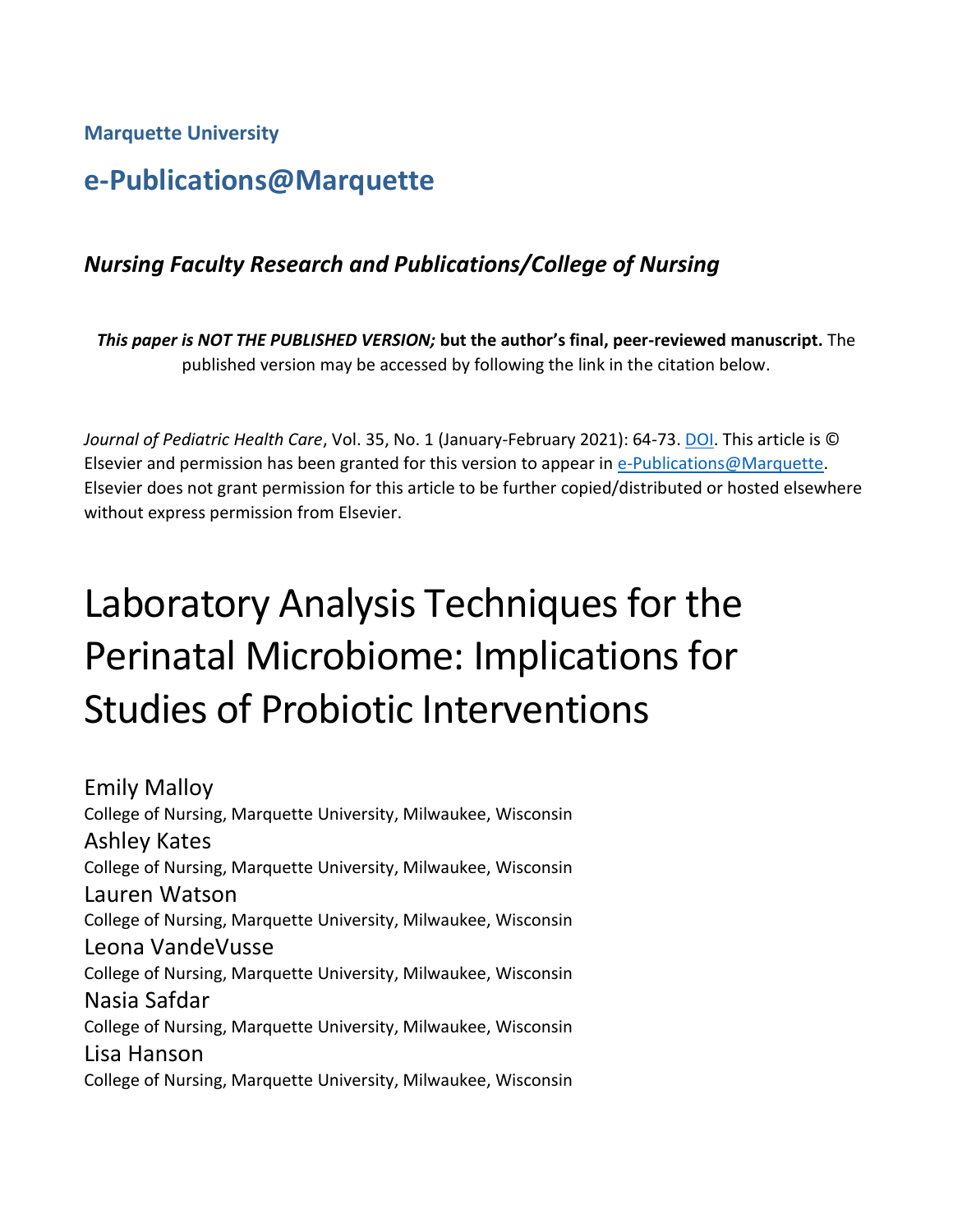## Abstract

The microbiome is composed of many organisms and is impacted by an intricate exchange between genetics and environmental factors. The perinatal microbiome influences both the developing fetus and the pregnant person. The purpose of this article is to describe the tests that are currently available for laboratory analysis of the perinatal microbiome in relationship to probiotic interventions. This article focuses on the bacterial component of the microbiome. Although adverse outcomes associated with the perinatal microbiome have been studied, a comprehensive understanding of the physiologic perinatal microbiome is still emerging. Early efforts to influence the perinatal microbiome through probiotics are currently under investigation. Unique terminology is defined, and the microbial composition of perinatal microbiota is summarized. The outcomes of studies of antenatal probiotics are summarized. Microbiome testing and analysis are defined and compared. Implications for perinatal care and probiotics research are presented.

The human microbiome is composed of microorganisms populating the human body, including commensals, symbionts, and pathogens. $1$  The microbiome is impacted by an intricate exchange between genetics and environmental factors.<sup>2</sup> The perinatal microbiome influences nutrient absorption, the intrauterine fetal environment, immune system priming, and long-term impacts on health and illness of offspring. The diet and general health and well-being of the pregnant woman also influence the perinatal microbiome. $3-6$ 

The focus of this article is the bacterial component of the microbiome and not the viruses, bacteriophages, fungi, and archaea populating pregnant women. The term "microbiota" refers to the collection of individual microbes present in a given sample or at a specified location, as well as their genetic information or collective coding capacity. Sites studied to understand the perinatal microbiota include the maternal oral, gastrointestinal (GI) and genitourinary tracts, as well as maternal skin and breast. In the perinatal period, the microbiome has been studied in the context of pathology, such as allergies, atopy, and dysbiosis.<sup>7-11</sup> Adverse obstetrical outcomes, such as preterm labor and birth, preterm premature rupture of membranes, intrauterine growth restriction, gestational diabetes, stillbirth, and more, are believed to be linked to the perinatal microbiome<sup>12,13</sup>; yet, a comprehensive understanding of the physiologic perinatal microbiome is still emerging. Knowledge of the genomes of microorganisms, their hosts, and relationship to each other in specific environments continues to rapidly develop.11,12,14

The purpose of this article is to describe the tests that are currently available for laboratory analysis of the perinatal microbiome in relationship to probiotic interventions. First, a broad overview of terms is presented. Second, probiotic interventions are described. Third, the microbial composition of perinatal microbiota is summarized by collection site. Studies of antenatal probiotics are presented as they relate to each of the sites. Fourth, both the microbiome testing and analysis are outlined. Finally, implications for perinatal care and probiotics research are described.

## **TERMINOLOGY**

The taxonomical terminology associated with the microbiome and microbial analysis is essential to understanding relevant laboratory testing. Although nurses, midwives, and other perinatal clinicians are exposed to this terminology in undergraduate education, for many, it has not become a part of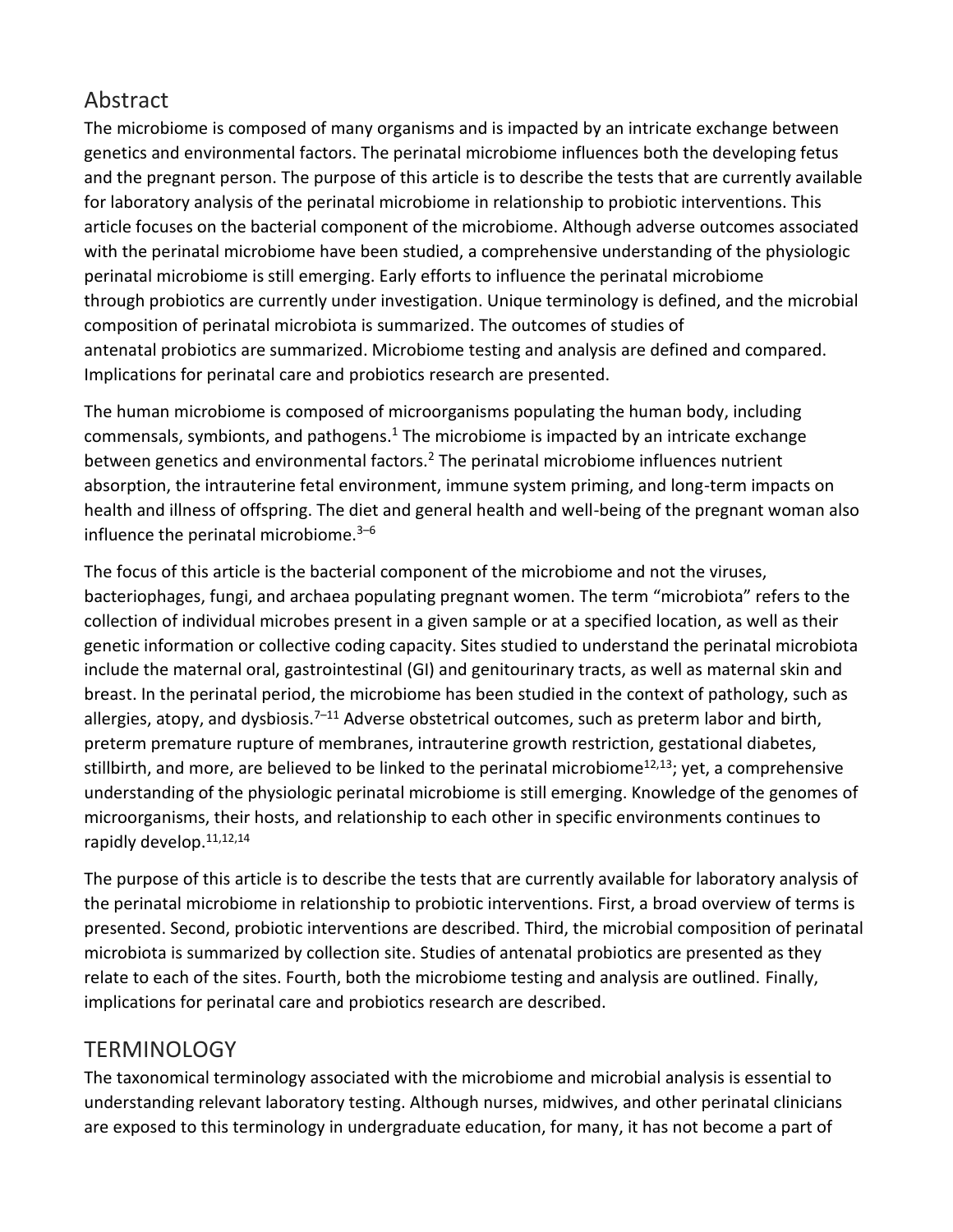everyday practice. Table 1 provides terminology and definitions that serve as the foundation for an understanding of both the perinatal microbiome and probiotic interventions.

| <b>Term</b>                | <b>Definition</b>                                                                                   |  |  |
|----------------------------|-----------------------------------------------------------------------------------------------------|--|--|
| 16S rRNA                   | A portion of the bacterial ribosome containing variable and                                         |  |  |
|                            | conserved regions. Widely used as a phylogenetic marker of a unique                                 |  |  |
|                            | population, including all of its descendents. <sup>15</sup>                                         |  |  |
| Alpha diversity            | Measures to address variation within a sample. Some measures take                                   |  |  |
|                            | only richness into account, whereas others assess diversity.                                        |  |  |
|                            | Common measures include Shannon, <sup>16</sup> Simpson, <sup>17</sup> ACE, and Chao1. <sup>18</sup> |  |  |
| Amplicon sequence variants | Individual DNA sequences recovered from marker gene analysis                                        |  |  |
|                            | following removal of spurious chimeric sequences generated during                                   |  |  |
|                            | PCR amplification. <sup>19</sup> May also be called exact sequence variants, sub-                   |  |  |
|                            | OTUs, and/or zero radius OTUs (zOTUs).                                                              |  |  |
| Archaea                    | Single-celled organisms structurally similar to bacteria, though                                    |  |  |
|                            | evolutionarily distinct. The role of archaea in human health requires                               |  |  |
|                            | further investigations, though they likely play an important role.                                  |  |  |
| Beta diversity             | Measures how different composition is between 2 different samples,                                  |  |  |
|                            | groups, or environments. Common measures include the Bray-Curtis                                    |  |  |
|                            | dissimilarity, <sup>20</sup> Jaccard distance, <sup>21</sup> and UniFrac/Weighted UniFrac           |  |  |
|                            | measures. <sup>22</sup>                                                                             |  |  |
| Clade                      | Organisms that descend and evolve from a common ancestor.                                           |  |  |
| Commensal                  | Commensal organisms refer to the indigenous microorganisms                                          |  |  |
|                            | present at a given anatomical site. Microorganisms that have                                        |  |  |
|                            | coevolved with the host and have a symbiotic relationship with the                                  |  |  |
|                            | host. Also referred to as resident microbes.                                                        |  |  |
| Coverage depth             | The average number of times a genome is sequenced. Calculated by                                    |  |  |
|                            | the number of bases of short reads matching a genome divided by                                     |  |  |
|                            | the length of the genome.                                                                           |  |  |
| Diversity                  | A measurement of species richness and evenness. How many species                                    |  |  |
|                            | are present and how evenly distributed they are. <sup>15</sup>                                      |  |  |
| Evenness                   | Describes the relative abundance of the species present in a sample;                                |  |  |
|                            | distribution of species.                                                                            |  |  |
| Facultative organisms      | Those able to grow with and without oxygen.                                                         |  |  |
| Metabolomics               | Study of the metabolite profiles in a sample or tissue. Can be                                      |  |  |
|                            | assessed using nuclear magnetic resonance spectroscopy or mass                                      |  |  |
|                            | spectrometry. Metagenomics can be used to assess the function                                       |  |  |
|                            | potential. <sup>23</sup>                                                                            |  |  |
| Metagenome/metagenomics    | The collection of all the genomes and genes from all the microbiota                                 |  |  |
|                            | in a given environment. Metagenomics is the process of                                              |  |  |
|                            | characterizing the metagenome through shotgun sequencing of                                         |  |  |
|                            | <b>DNA.</b> 23                                                                                      |  |  |
| Metaproteomics             | Characterization of the proteins found in a given sample or                                         |  |  |
|                            | environment. Proteins are identified from microbiota, hosts, and                                    |  |  |

Table 1. - Terminology used in microbiome-based research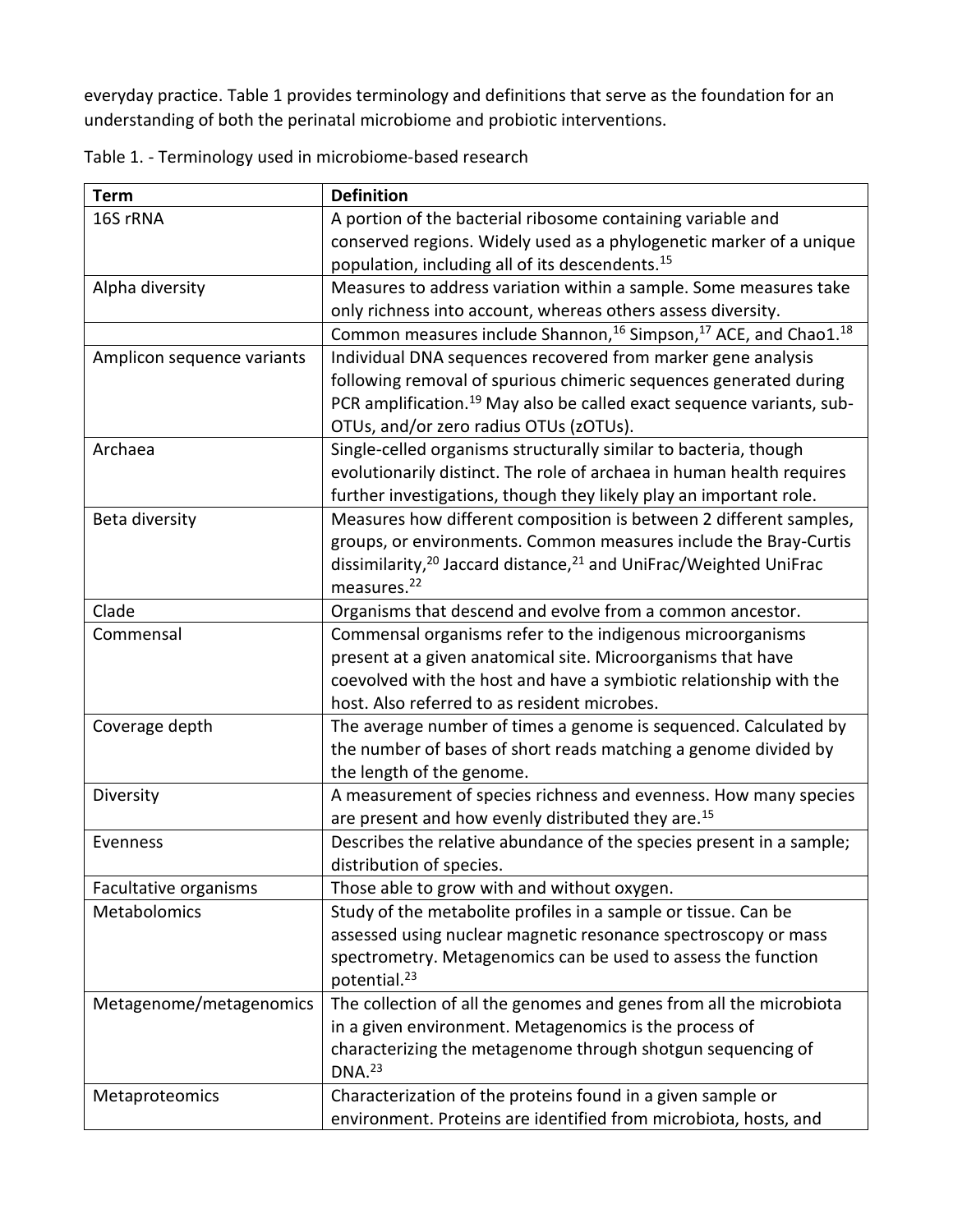|                             | their environment, and computational methods are used to identify<br>biologic origin. <sup>23</sup>                                                                                                                                                                                           |  |  |
|-----------------------------|-----------------------------------------------------------------------------------------------------------------------------------------------------------------------------------------------------------------------------------------------------------------------------------------------|--|--|
| Metatranscriptomics         | Analysis of meta-RNAs providing information on regulation and<br>expression profiles of microbiomes. <sup>23</sup>                                                                                                                                                                            |  |  |
| Microbiome                  | The entire ecosystem of microorganisms, their genomes, and their<br>surrounding environmental and clinical conditions. The term should<br>not be used to describe data arising from targeted amplicon<br>sequencing, as it does not contain reliable functional information. <sup>23</sup>    |  |  |
| Microbiota                  | The collection of individual microbes present in a given sample or at<br>a specified location. The term can be used to describe composition<br>and abundance of microbial communities. <sup>23</sup>                                                                                          |  |  |
| Microflora                  | Refers to bacteria, fungi, and archaea. Term arose prior to the<br>restructuring of the domains of life. This term is now considered<br>incorrect or obsolete as microorganisms are not plants or "flora." The<br>term "microbiota" should be used in its place.                              |  |  |
| Next generation sequencing  | High-throughput or massively parallel sequencing technology catch-<br>all term used to describe modern sequencing methods. NGS has<br>greater scalability and speed with reduced costs compared with<br>Sanger sequencing. <sup>24</sup>                                                      |  |  |
| Operational taxonomic units | Clusters of sequence reads based on sequence similarity typically<br>defined as 97% similar. Each cluster is intended to represent a<br>taxonomic unit of bacteria typically at the genus level when<br>possible. <sup>25</sup>                                                               |  |  |
| Prebiotic                   | Fermented or high-fiber foods used by probiotic bacteria to produce<br>health benefits or to improve the balance of the microbes present. <sup>26</sup>                                                                                                                                       |  |  |
| Sampling depth              | Sometimes called library size. The number of bases sequenced in a<br>given sample.                                                                                                                                                                                                            |  |  |
| Symbiont                    | An organism living on or within the second, larger organism. Does not<br>require a functionally significant relationship between the organisms,<br>though the relationship can be neutral (commensalism), mutualistic<br>(beneficial to both), or parasitic (beneficial only to the symbiont) |  |  |
| Richness                    | The number of different species in a given sample. <sup>27</sup>                                                                                                                                                                                                                              |  |  |

Abbreviations: ACE, abundance-based coverage estimator; NSG, next generation sequencing; OUT, operational taxonomic units.

## PROBIOTICS

Probiotics are defined by the Food and Agriculture Organization of the United Nations and the World Health Organization as live microorganisms that confer a health benefit on the host when administered in adequate amounts.<sup>28</sup> The human body naturally contains many species of probiotic bacteria. Probiotic bacteria can be used as a dietary supplement aimed at improving health. Most probiotic products contain live, freeze dried species of *Lactobacillus* and/or *Bifidobacterium*. Figure 1 shows the relationships among these 2 probiotic species to each other and to other commensals, as well as pathogenic bacteria relevant to perinatal care.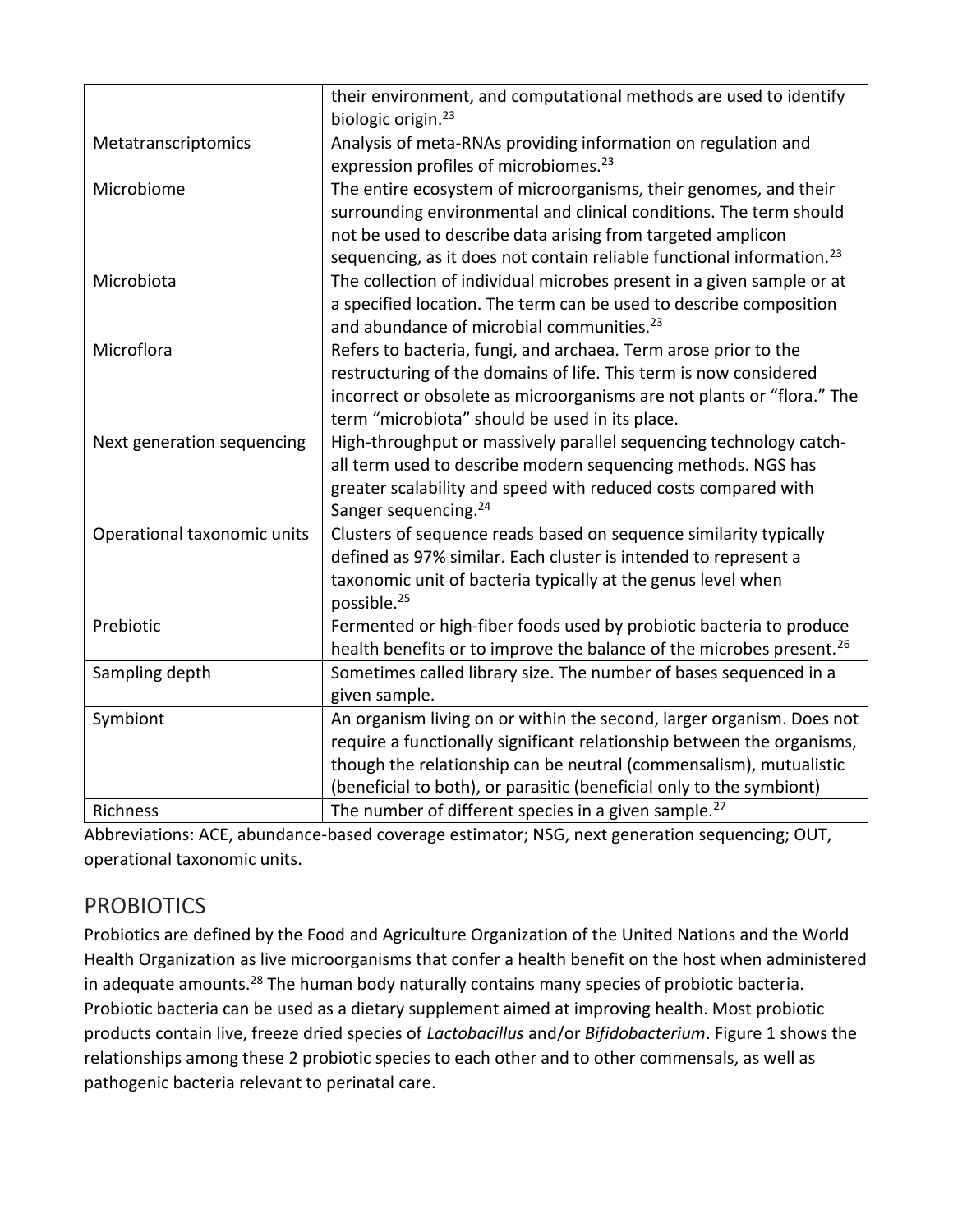

**Figure 1.:** Bacteria identification. Attribution: Kara Hanson. This figure is available in color online [\(www.jpnnjournal.com\)](http://www.jpnnjournal.com/).

## UNDERSTANDING PROBIOTICS

An increasingly popular microbial intervention is the use of probiotics. When discussing probiotics, the World Health Organization has guidelines for proper identification of probiotic products that are consistent with those used by the scientific community to identify microorganisms.<sup>28,29</sup> Many have called for standardization in fast and reliable methods for probiotic identification.<sup>30,31</sup> Probiotic strains are identified by genus, species, and subspecies with an alphanumeric designation for the specific strain; an example of this is *Lactobacillus* (genus) *acidophilus* (species) NCFM (strain).28,29Figure 2 shows the relationship between the taxonomic levels of *Lactobacillus acidophilus* NCFM.



**Figure 2.:** Taxonomy of *Lactobacillus* acidophilus NCFM. Attribution: Kara Hanson. This figure is available in color online [\(www.jpnnjournal.com\)](http://www.jpnnjournal.com/).

Probiotic supplementation is the deliberate ingestion of potentially beneficial microorganisms. Probiotics work by lining the mucus membranes of the gut to provide a defensive barrier, promoting the host immune response, stabilizing the gut microbiota, and balancing the proand anti-inflammatory responses.<sup>32,33</sup>

#### The most common probiotics in the human body are

genera *Lactobacillus* and *Bifidobacterium.*<sup>30</sup>*Lactobacillus* belongs to the phylum Firmicutes, which are gram-positive, nonmotile, non–spore-forming, facultative anaerobic and fermentative bacteria. *Lactobacillus* is acid tolerant, so it can survive the digestive processes and is associated with mucous membranes, such as those found in the GI tract, vagina, and oral cavity.<sup>30</sup>*Bifidobacterium* is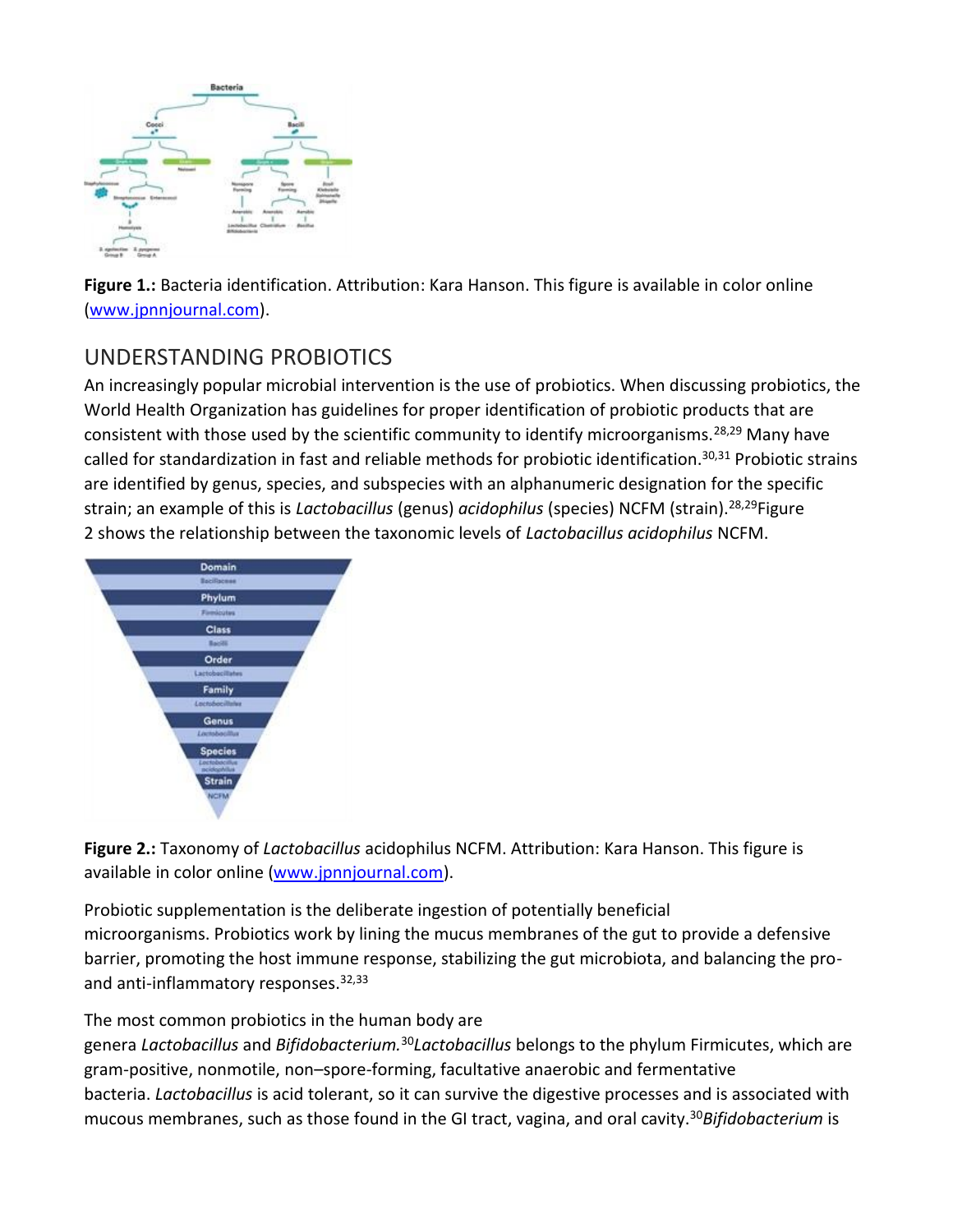gram-positive, nonmotile, non–spore-forming, anaerobic, and heterofermentative.<sup>30</sup> The presence, abundance, and diversity of *Bifidobacterium* are considered a marker of GI wellness; in neonates, *Bifidobacterium* also is associated with gut maturation.<sup>6</sup>

The genus *Lactobacillus* has more than 100 species, and of these, 12 are in the *Lactobacillus* clade and 2 belong to the *Pediococcus* clade. *Lactobacillus* has been identified through 16S ribosomal RNA (rRNA) sequencing (a laboratory technique described later in this article).<sup>34</sup> Lactobacillus has historically been used in food preservation in fermented foods, such as in pickled vegetables and yogurts.<sup>30</sup> Probiotics often contain 10<sup>6</sup> to 10<sup>9</sup> (1 million to 1 billion) or more colony-forming units per milliliter (mL), and these bacteria must remain viable in order to offer maximum health benefits to the host.<sup>30</sup>*Lactobacillus* cannot be identified by only colony or cell morphology, but rather by phenotyping, genotyping, or fermentation properties.<sup>30</sup> Examples of phenotyping methods are cell motility testing and gram staining.<sup>30</sup>

Probiotics must be able to survive passage from the oral cavity through the GI system to have maximum potency and benefit.<sup>28</sup> One study evaluated 6 different probiotic preparations including encapsulated pills and yogurt drinks and concluded that *Lactobacillus* is able to survive acid environments similar to the human gut.<sup>35</sup> Although the mechanism of action is unknown, there is some evidence that even dead probiotics may offer some immunostimulation; however, it is believed that there is much greater benefit with a live probiotic.<sup>30</sup>

## PERINATAL-ASSOCIATED MICROBIOTA

The physiologic changes in the perinatal microflora of the oral cavity, gut, placenta, and vagina during the perinatal period are summarized in Figure 3. The evidence from studies of probiotic interventions used to modify the microbiota in each site is also discussed.



**Figure 3.:** Changes in maternal microbiota during pregnancy. From Nuriel-Ohayon et al.<sup>36</sup> Reprinted with permission. This figure is available in color online [\(www.jpnnjournal.com\)](http://www.jpnnjournal.com/).

#### Maternal oral cavity

The oral microbiota includes facultative organisms and strict anaerobes,

including *Streptococcus*, *Bacteroides*, *Lactobacillus*, and more.<sup>33</sup> There is a known connection between maternal periodontal disease and birth outcomes, with higher instances of preterm labor and birth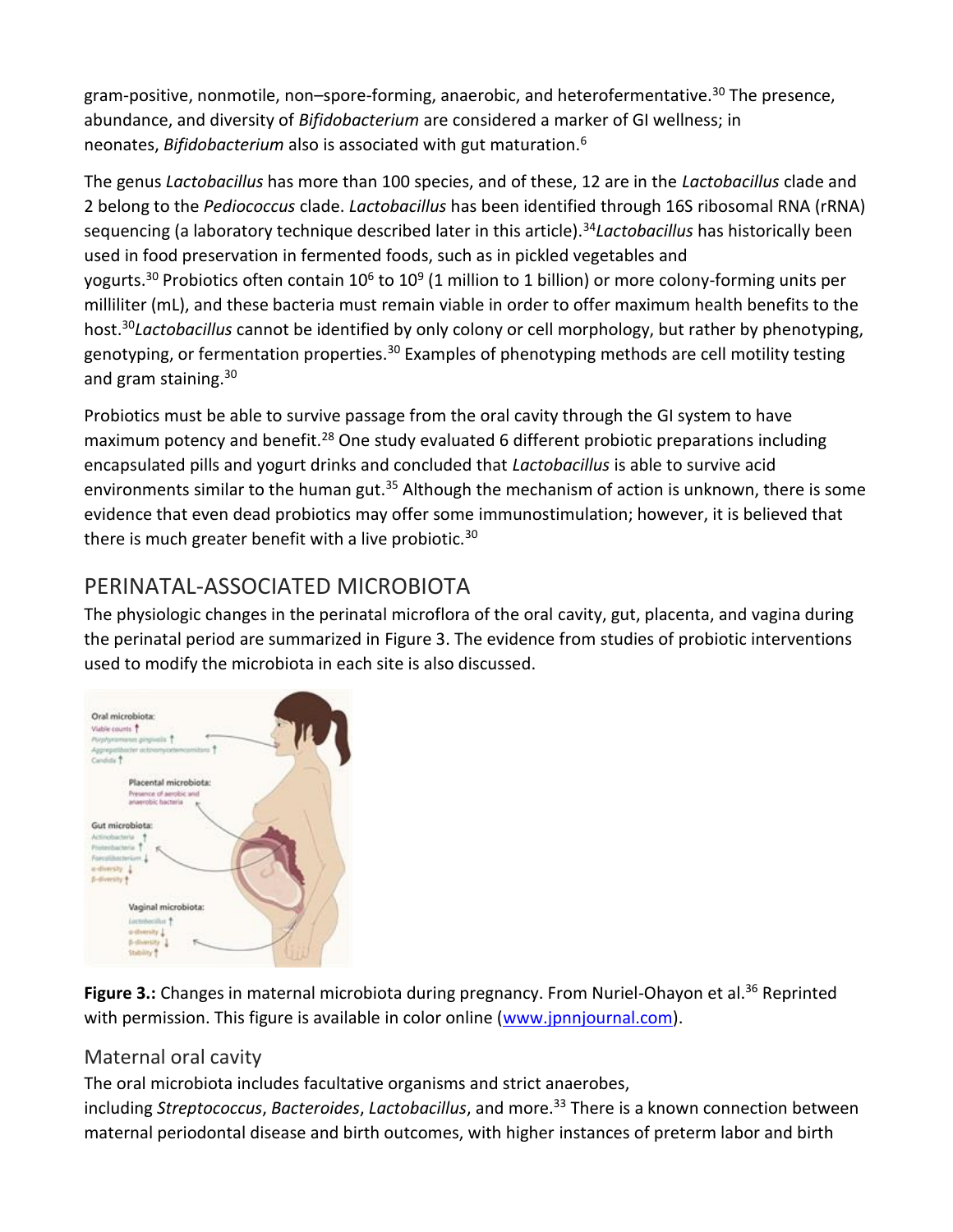found in women with periodontal disease. There are no published studies of probiotic interventions aimed at antenatal oral health, although there is evidence of a relationship between the maternal oral cavity and the perinatal microbiome.<sup>5</sup>

#### Maternal gut

In microbiome research, the term "gut" is used to refer to the entirety of the GI tract. The gut microbiome has the greatest number of bacteria, estimated at more than 100 trillion.<sup>14</sup> The human gut has a major role in both immunity and metabolism, and dysbiosis (imbalance in commensal and pathogenic bacteria) has been linked to adverse health events, such as obesity, diabetes, diarrhea, and allergic disease.<sup>37</sup>

Probiotic interventions aimed at altering the gut microflora have been studied during pregnancy. Probiotics have been shown to colonize the maternal gut during pregnancy and may also induce a beneficial proinflammatory state. $38,39$  A proinflammatory state naturally develops in pregnancy as labor approaches, which is protective for the maternal-neonatal dyad.<sup>39</sup> A randomized controlled trial of prebiotics versus placebo found significantly higher levels of *Bifidobacterium* in the maternal gut among those in the probiotics group but no change in the neonatal gut.<sup>40</sup> Results are conflicting regarding the impact of maternal gut colonization with probiotics on neonatal gut colonization with probiotic bacteria.37,41

The maternal gut is known to be the reservoir for bacteria that colonize the vagina, including group B *Streptococcus* (GBS), which has implications for neonates.42,43 More than 20 probiotic bacteria, mostly *Lactobacillus* species, have been studied in vitro for antagonist activity against GBS.<sup>44</sup>–<sup>48</sup> All showed efficacy in reducing GBS in coculture, indicating that these lactobacilli inhibited the growth of GBS in laboratory testing using human epithelial cells. The mechanisms of action of the probiotic bacteria against GBS include acidification/lowering the pH and competitive exclusion. Six clinical trials of probiotics to reduce antenatal GBS have been published.<sup>49-54</sup> The findings of 5 of these studies were promising and show some efficacy in reducing antenatal GBS colonization or colony counts.<sup>50–53</sup> The authors of studies in which the efficacy of the probiotic intervention against GBS was not demonstrated offered possible explanations including the following: the particular probiotic was ineffective; the dosage was too low; the sample size was too small; and encountering difficulty recruiting pregnant participants.<sup>49,54</sup> More well-controlled studies are needed to determine effectiveness of probiotic intervention to reduce antenatal GBS.

#### Vagina

Irrespective of hygiene or sexual practices, organisms that constitute the vaginal microbiota arise from the maternal gut.<sup>55</sup> The GI and genitourinary tracts share some microorganisms, as in the case of GBS, which colonizes the vagina but primarily is found in the gut.<sup>12</sup> Some populations of healthy pregnant women have less vaginal bacterial diversity than nonpregnant women, and the vagina is dominated by *Lactobacillus* species.<sup>12</sup> It is possible that this decrease in diversity is protective against other pathogens.<sup>12</sup> Vaginal birth exposes the neonate to both the maternal vaginal microbiota and the rectal microbiota, likely via a fecal-oral route, colonizing the neonatal gut.<sup>56</sup> Neonates born vaginally have more *Lactobacillus* species in their meconium than those born by cesarean delivery.<sup>57</sup> One randomized controlled trial of an antenatal probiotic intervention versus placebo showed no significant difference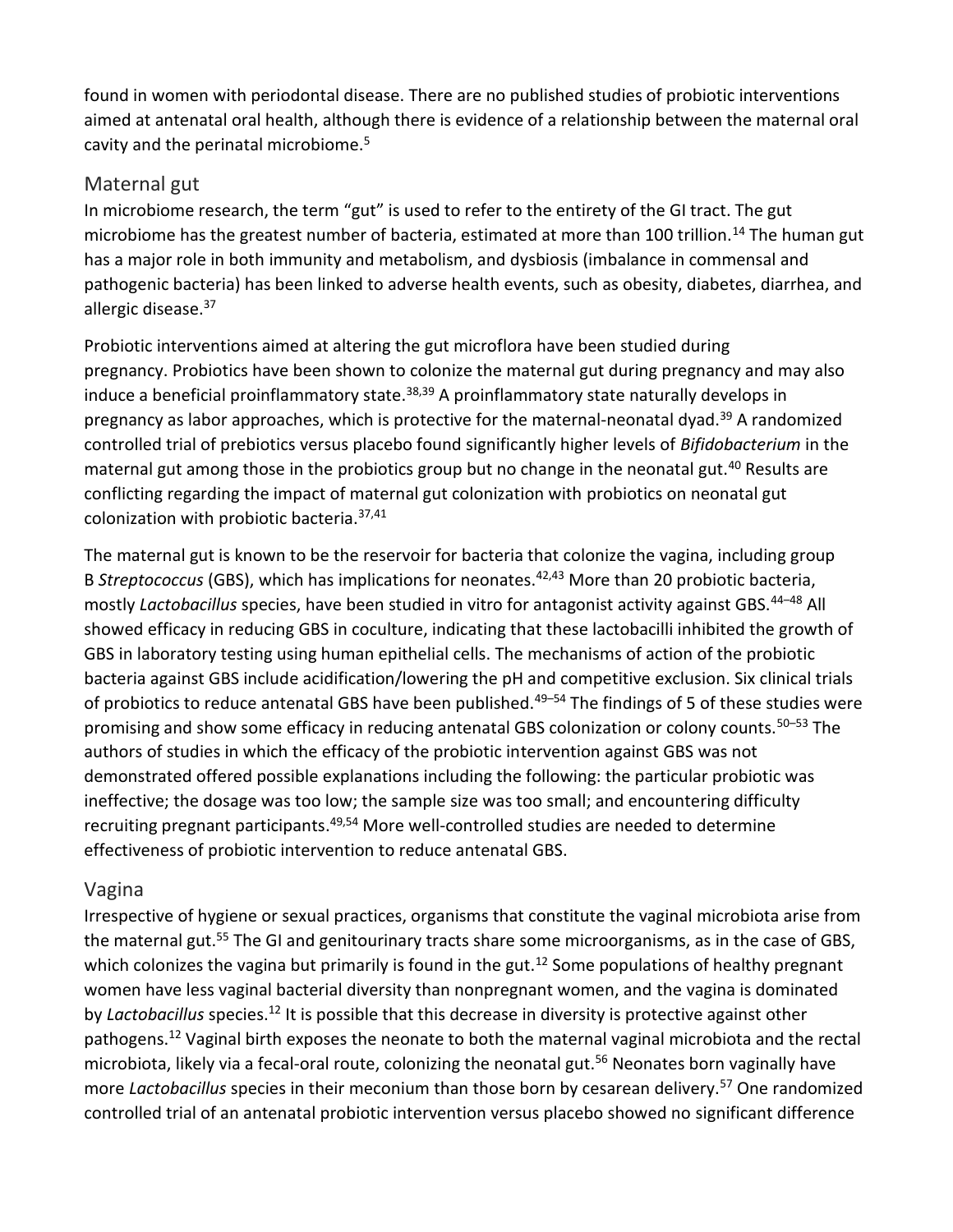in vaginal microbiota between the 2 groups.<sup>58</sup> More recently, Yang and colleagues<sup>59</sup> compared vaginal microbiota in pregnant women who took a probiotic from 12 weeks' gestation versus controls. They also found no difference between the groups. More research is needed to identify the possibility of modifying the vaginal microflora during pregnancy.

#### Placenta

The placental microbiome is controversial. Historically, the placenta and the uterine environment were considered to be sterile.<sup>60</sup> Aagaard and colleagues<sup>61</sup> conducted a recent study of a population-based cohort of 320 placentas, collected under sterile conditions, and conducted metagenomic studies using 16S rDNA and whole genome shotgun sequencing to compare the placentas with other body sites. They found that the placenta had a unique microbiome that is most similar to the human oral cavity.<sup>61</sup> Despite this finding, the microbial composition of the placenta remains controversial, with some scientists arguing that microbes obtained actually represent contamination during specimen collection.60,62–<sup>64</sup> A strong argument has been made for a low biomass (containing limited numbers of bacteria) fetal and neonatal microbiome.<sup>61,65–67</sup> Probiotics may be able to change this biomass; Kaplas and colleagues<sup>68</sup> identified that an antenatal probiotic intervention modified placental phospholipid fatty acids. Several authors have described the type and importance of collection methods and emphasized the need for careful collection to avoid contamination.<sup>1,5,69</sup> Specimen collection technique is critical for the clinical staff, who are often obtaining the samples. More research is needed to understand the relationship between collection, contamination, and the placental microbiome.

#### Skin and breast

In physiologic births, or births allowed to proceed with no or few obstetric interventions, infants are placed skin to skin on the maternal chest and the neonate begins breastfeeding. The human axilla is known to have high microbial biomass, and the breastfed neonate is typically cradled in the mother's arms in close proximity to the axilla while receiving breast milk.<sup>70,71</sup> Breast milk is a synbiotic food, meaning that it contains both prebiotics and probiotics. There is evidence that probiotics are passed through breast milk, especially *Lactobacillus* and *Bifidobacterium.*37,72 Breastfed neonates have increased *Bifidobacterium* in their guts compared with formula-fed neonates. Formula-fed neonates have increased gut bacterial diversity, including *Bacteroides*, clostridia, and streptococci, and (fewer) bifidobacteria.<sup>33</sup> Probiotic interventions aimed at altering breast milk composition have been conducted and antenatal probiotic administration resulted in an increase in antibodies and cytokines in the breast milk of probiotic group participants compared with controls.<sup>73</sup> It has become increasingly common for infant formula to contain probiotic bacteria in an effort to confer health benefits similar to breast milk.<sup>73</sup>

#### Maternal-fetal dyad

The maternal-neonatal dyad is a dynamic unit; maternal microbiome changes impact the neonate, and vice versa. The impact of probiotics on the maternal-fetal dyad is a developing science. Microbiome testing has been conducted on the maternal-fetal dyad to assess similarities and differences.<sup>2</sup> Hegde and Munshi<sup>75</sup> sought to examine the relationship between the vaginal microbiota and the neonatal oral cavity after birth. They found that *Staphylococcus epidermidis* (typically a commensal skin bacterium) persisted in the neonatal oral cavity; however, by the termination of the study, the neonatal oral cavity was dominated by *Staphylococcus salivarius* (a commensal oral cavity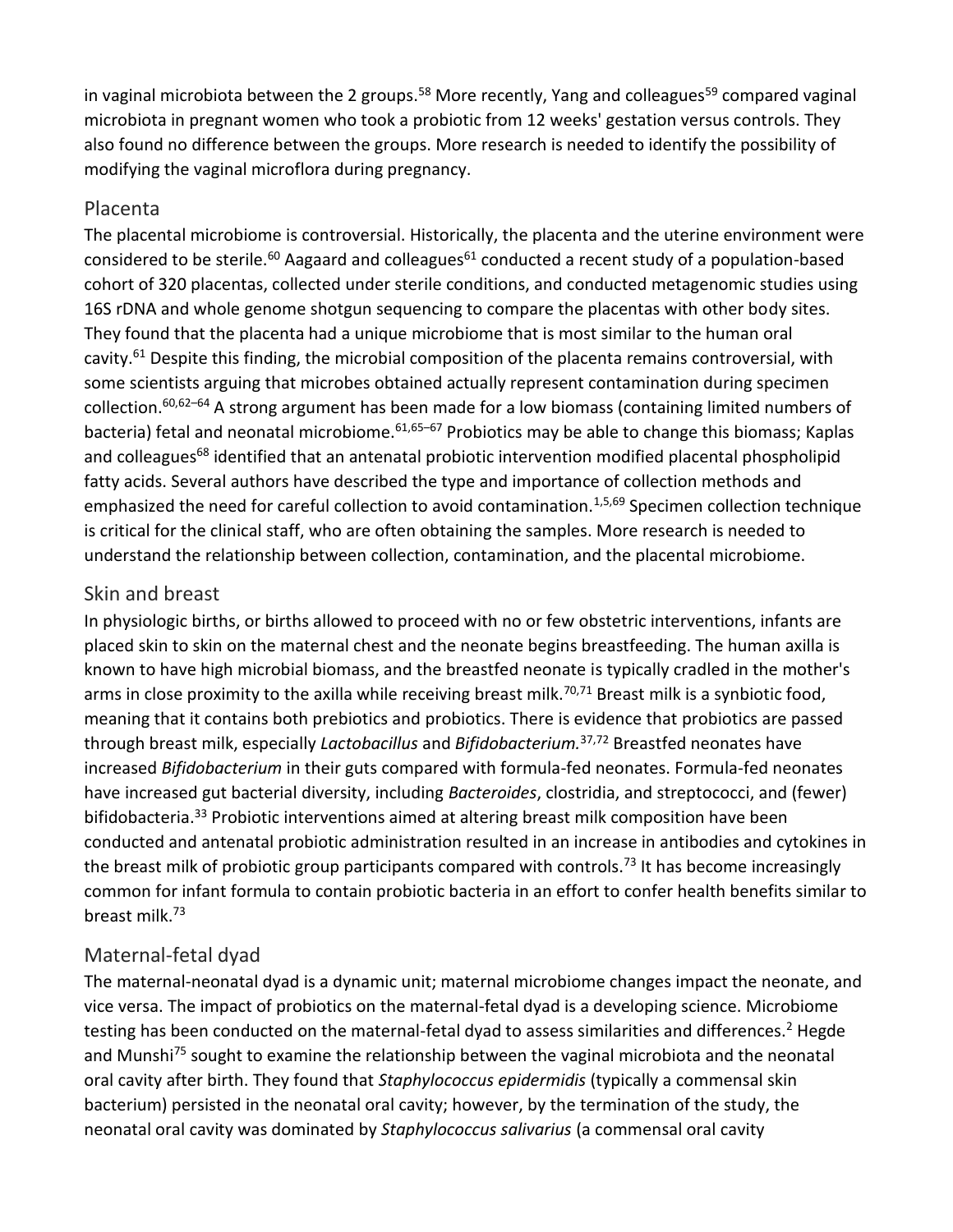bacterium).<sup>75</sup> This study helped demonstrate that part of the pioneer microbiota of the neonate occurs following vaginal birth. As previously stated, investigators in one study found similarity between the placental microbiome and the maternal oral cavity, which may demonstrate an additional route of colonization for the early perinatal microbiome. $61$ 

One longitudinal study of 25 mother-neonate pairs conducted strain-level metagenomic profiling and followed the pairs from birth to 4 months to document the microbial transition from the mother to the neonate.<sup>2</sup> The study sampled the maternal stool, oral cavity, vagina, skin, and breast milk and the neonatal stool and oral cavity.<sup>2</sup> All of the neonatal pairs shared a large number of gut species with their mothers, while maternal skin and vaginal strains only temporarily colonized the neonates.<sup>2</sup> The authors conclude that the maternal gut is the source of the largest number of neonatal microbial strains.<sup>2</sup>

## PURPOSE OF MICROBIOME TESTING/ANALYSIS

Formerly, researchers relied on culture-based methods to study microbes and their interrelationships.<sup>14</sup> As a result, many probiotic interventions available over the counter may be miscategorized. Huys and colleagues<sup>31</sup> found that 28% of the probiotic cultures from 10 different manufacturers were mislabeled. More than half of the cultures (57%) were from the genus *Lactobacillus*, whereas 22% were from the genus *Bifidobacterium.*<sup>31</sup>

As mentioned earlier, a number of probiotic interventions have been tested in vitro for efficacy against specific organisms, such as GBS.<sup>44-48</sup> In these studies, the probiotic bacteria are grown in a liquid broth coculture with bacteria of interest to determine whether the probiotic bacteria can reduce the viability of the targeted bacteria. This type of testing can be useful before initiating a clinical trial. It can also yield information about the mechanism of action.

[Table 2](https://journals.lww.com/jpnnjournal/Fulltext/2020/07000/Laboratory_Analysis_Techniques_for_the_Perinatal.12.aspx#T2) compares common approaches to laboratory testing of the microbiome. Significant advances have been made using laboratory methods that are independent of culture, allowing scientists a greater understanding of the human microbiome.<sup>77</sup> Sanger sequencing was previously the most common culture independent test used to identify bacterial communities. Sanger sequencing provided laboratory reads of greater than 500 DNA pairs, whereas newer testing approaches that are described later give shorter reads of 200 to 400 pairs.<sup>14</sup> Sanger sequencing differs from newer approaches by volume, since the Sanger technique can process only one genome sample at a time whereas next generation sequencing can simultaneously sequence millions of genes from multiple samples.

| <b>Method</b> | <b>Description</b>       | <b>Advantages</b>      | <b>Limitations</b>          |
|---------------|--------------------------|------------------------|-----------------------------|
| Culture and   | Isolation of microbes on | Inexpensive,           | Less than 20% of bacteria   |
| culturomics   | selective media. May be  | semiquantitative,      | may be identifiable by      |
|               | combined with NGS        | potential detection of | culture, though this        |
|               | approaches.              | low abundance          | number is increasing; labor |
|               |                          | organism               | intensive                   |
| qPCR          | Used to amplify and      | qPCR is quantitative,  | Unable to identify          |
|               | quantify specific genes. | both are fast          | unknown species, subject    |
|               |                          |                        | to PCR bias                 |

Table 2. - Common techniques used to characterize microbiota and the microbiome<sup>a</sup>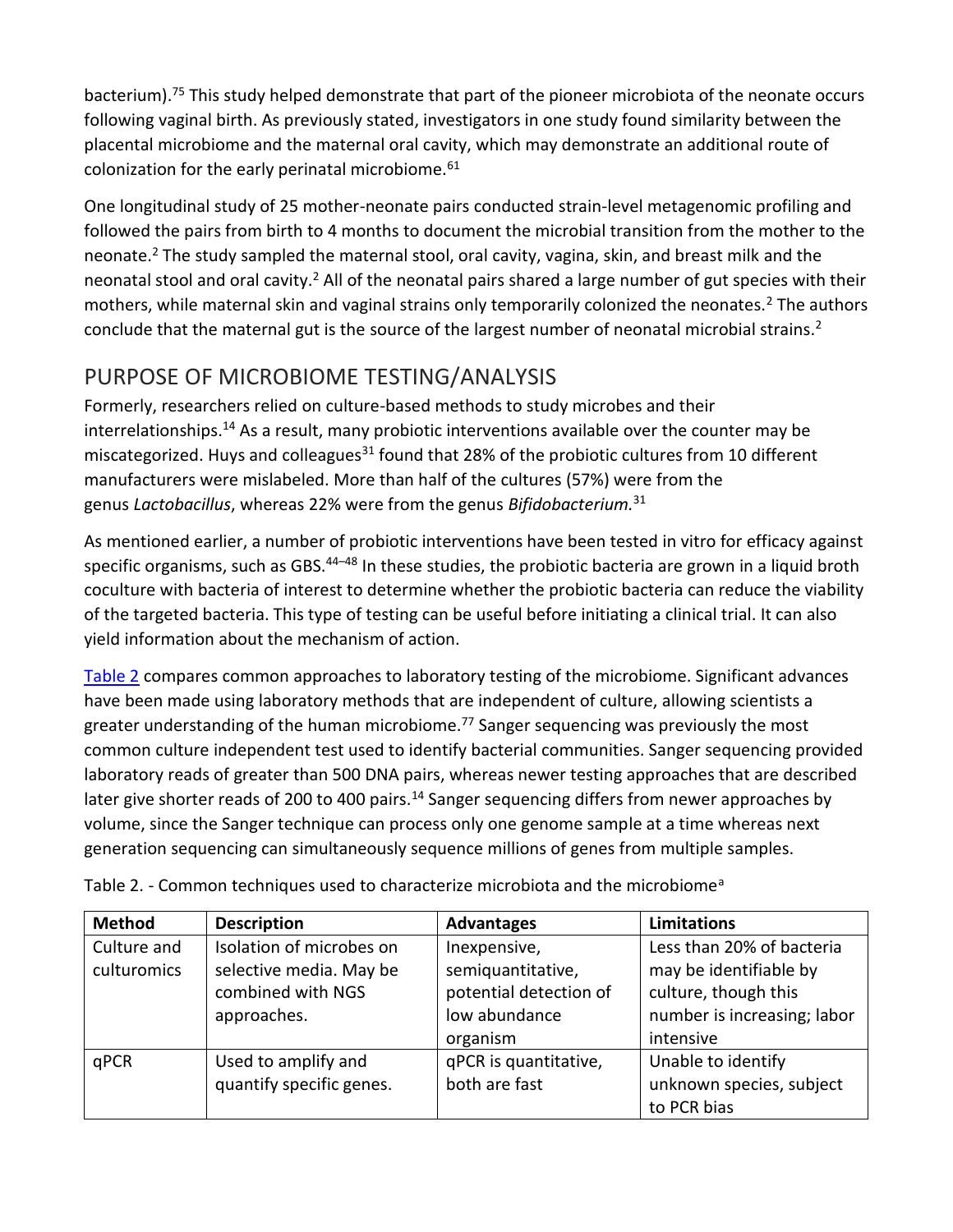| Microarrays                              | Fluorochrome dyes are<br>used to label probes that<br>bind complementary<br>nucleotides. The<br>fluorescence emission<br>pattern is detected by a<br>laser and used for DNA<br>identification | Semiquantitative, fast                                                                                                 | PCR bias and cross-<br>hybridization, poor<br>detection of low<br>abundance organisms                                                                                          |
|------------------------------------------|-----------------------------------------------------------------------------------------------------------------------------------------------------------------------------------------------|------------------------------------------------------------------------------------------------------------------------|--------------------------------------------------------------------------------------------------------------------------------------------------------------------------------|
| Targeted<br>amplicon<br>sequencing       | Massively parallel, ultra-<br>deep sequencing PCR<br>products (amplicons).<br>Typically amplification is of<br>a marker gene such a<br>portion of the 16S rRNA<br>gene.                       | Quantitative, faster<br>than shotgun<br>metagenomics, can<br>identify unknown<br>organisms                             | Poor detection of low<br>abundance organisms, PCR<br>bias, somewhat expensive,<br>genus-level phylogenetic<br>information only, poor<br>accuracy for functional<br>predictions |
| Whole<br>genome<br>shotgun<br>sequencing | Massively parallel<br>sequencing of all of the<br>genomic DNA in a sample.                                                                                                                    | Quantitative, high<br>taxonomic and<br>functional information,<br>no PCR bias, strain-level<br>identification possible | Most expensive,<br>computationally intensive<br>data analysis                                                                                                                  |

Abbreviation: NSG, next generation sequencing; PCR, polymerase chain reaction; qPCR, quantitative polymerase chain reaction.

<sup>a</sup>Adapted from Fraher et al.<sup>76</sup>

Microbiome analysis is still a new and emerging field and not widely used in all areas of clinical practice.<sup>77</sup> An exception is Fecal Microbiome Transfer that is being applied in clinical care of patients with unrelenting *Clostridium difficile* diarrheal infections.<sup>78</sup>

Microbiome testing is often used in probiotic intervention studies to compare treatment with control groups. In these studies, probiotics are administered to determine their efficacy at creating health outcome changes in pregnant women and their neonates.<sup>73</sup> Microbial studies can also be used to determine the adherence to the probiotic intervention. For example, if a probiotic bacterial strain is found in the stool of a study participant, it is a potential adherence indicator if it was not present before, providing evidence that the participant took the probiotic. Locating the strain in stool also provides evidence the probiotic bacteria withstood the acidic environment of the GI tract, an essential characteristic of any oral probiotic intervention.

## COMPARISON OF CONTEMPORARY APPROACHES WITH MICROBIOME TESTING

The 16S rRNA gene testing is frequently mentioned in the literature and was first introduced in 1985. This test allows for comparison between bacterial types and genes.<sup>1</sup> This approach uses polymerase chain reaction to target and amplify (regions VI-V9) of the bacterial RNA. The pieces of RNA are called amplicons. Amplicons from separate samples are coded and pooled together and sequenced, the process where the nucleic acid order of the nucleotides is determined.<sup>77</sup> The 16S rRNA area in bacteria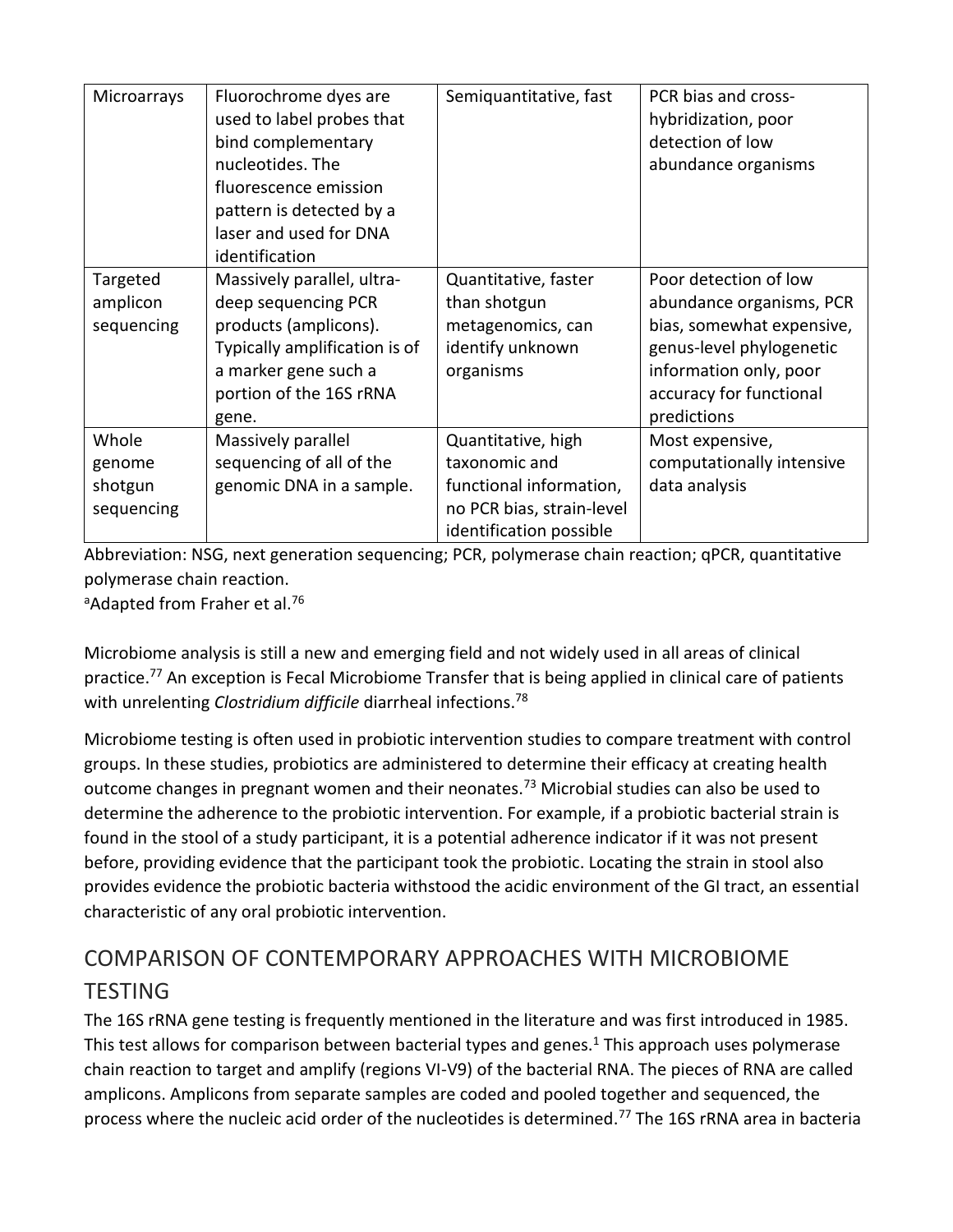allows for identification and classification of an area that is exclusive to bacteria. This is because the ribosomal subunit is a gene that is located on the 30S area of a prokaryotic ribosome; it contains 9 subregions, and each can be targeted for amplification to allow for categorization.<sup>77</sup> 16S rRNA contains a specific region that is unique to each bacterial species, meaning the bacteria can be classified and also be added to a broad categorization of the species.<sup>14</sup> This allows for detection of new microbes and for comparison between bacterial types and locations, sometimes referred to as niches.<sup>1</sup> The 9 specific subregions are unique, and different regions better categorize different human microbiome regions. 16S rRNA has some limitations, as the lowest level of taxonomic classification is usually the genus level, which can limit clinical utility.<sup>14</sup> There also are several benefits to 16S rRNA use, including a low rate of false-positive results and currently it is the least costly approach for microbiome analysis.

Because 16S rRNA is the most common target region for phylogenetic identification, it is often used to identify members of the genus *Lactobacillus.*<sup>30</sup> 16S rRNA and 16S-23S rDNA are tools that allow for faster identification of probiotics such as *Lactobacillus* than was possible in the past.<sup>30</sup> However, 16S rRNA does not provide identification of probiotic bacteria to the strain level. This is extremely important because probiotic benefits are strain dependent.<sup>30</sup>

Contemporary laboratory methods for microbiome analysis include shotgun sequencing. Unlike 16S rRNA (that uses only specific genes), shotgun sequencing uses all the DNA genomic material from a sample. This approach allows for analyses to the strain level and also allows for analysis of metabolic function and antibiotic resistance analyses. In comparison, deep sequencing provides a higher number of reads and is a better choice when samples may contain large amounts of host DNA. Deep sequencing may give more accuracy, but it is more costly.

The use of shotgun analysis is recommended for analyses of human saliva and feces, because it fragments a large genome into small random DNA fragments that are individually sequenced, compared by powerful computers for overlaps in the sequences, and then replaces them in their correct order to reconstitute the genome. There are 2 subtypes of shotgun sequencing: deep and shallow. Deep shotgun sequencing can be used for general human microbiome analyses. It provides limited coverage of bacteria, has a high risk of false positive, and is the costliest.<sup>79</sup> Shallow shotgun sequencing has limited bacterial coverage, a high risk of false positives, and is less costly (but still more costly than 16S rRNA analysis).

## **DISCUSSION**

A comprehensive understanding of perinatal microbiome is an evolving science. The past century has seen a rapid change in location, type, and interventions associated with birth: from the home to the hospital environment, from vaginal birth to approximately one-third of US births by cesarean section, and the use of interventions aimed at improving maternal and neonatal health such as intravenous intrapartum antibiotic prophylaxis to reduce GBS disease of the newborn. These changes may—or may not—have implications for the perinatal microbiome and for long-term human health and disease. Each aspect of the perinatal microbiome, the oral cavity, the GI tract, and the genitourinary tract, may be susceptible to the influence of microbial interventions. The use of probiotic inventions to improve health has been the focus of research during the past 20 years. More recently, perinatal researchers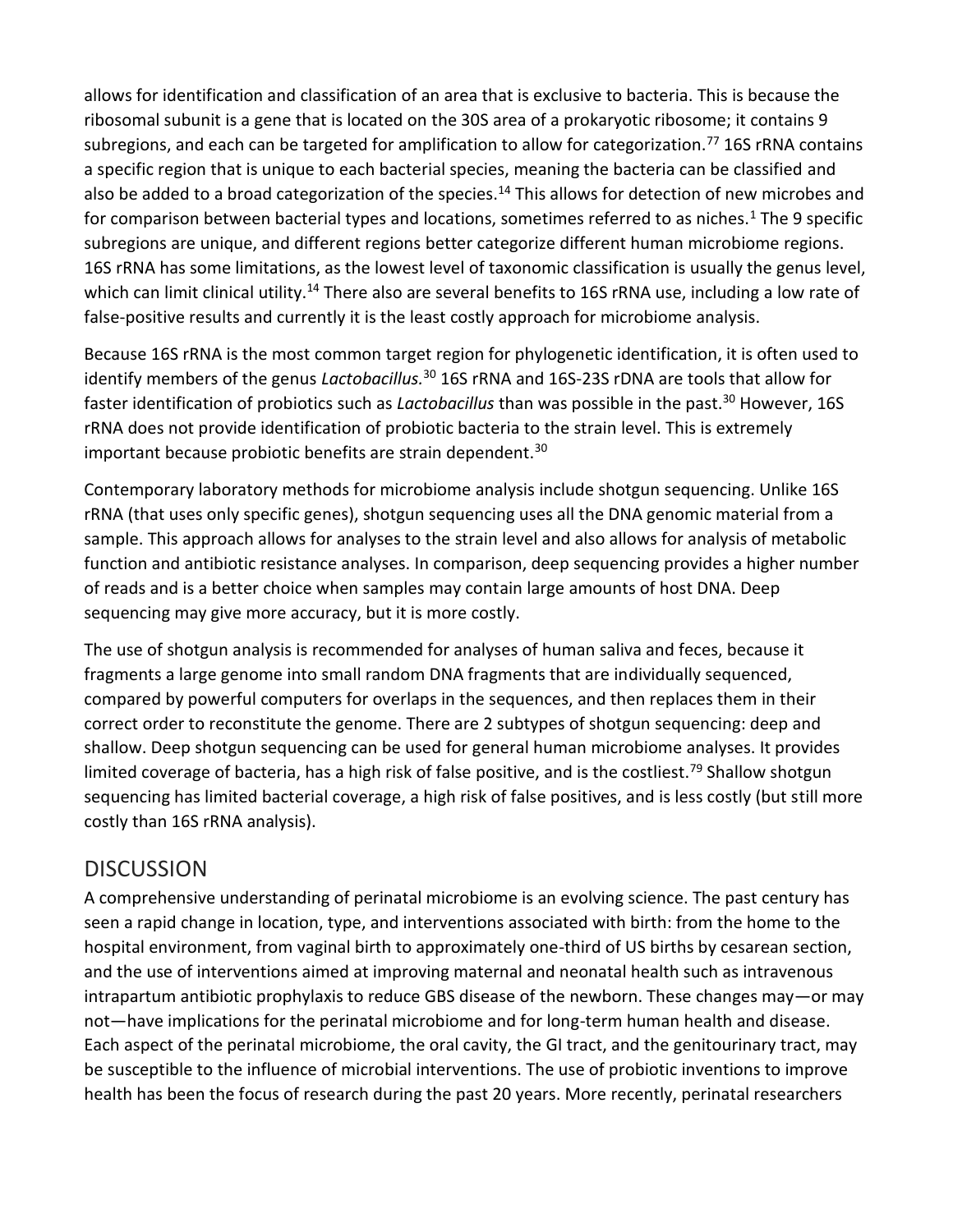have been studying probiotic interventions to reduce GBS colonization, with the hopes of reducing the ongoing burden of both GBS disease of the newborn and intrapartum antibiotic use.

As an understanding of the laboratory techniques aimed at evaluating probiotic interventions develop, the interventions may be targeted to more precisely impact specific areas of the perinatal microbiome. For example, if specific strains of probiotics are found to be more capable of reducing GBS colonization in clinical trials, the intervention could be applied in clinical practice. Currently, probiotics may be found at grocery stores, health food stores, and pharmacies and seem to be increasingly popular. However, probiotics are not available to women who lack the financial resources to purchase over-thecounter supplements. Probiotics may be an innovative strategy to improve perinatal health; yet, rigorous studies and methodologies to evaluate their potency and effects are necessary before clinicians can recommend them.

Laboratory analysis has developed quickly and continues to be increasingly precise and to offer a greater scope of identification. Although not currently part of routine clinical practice, clinicians must understand laboratory analysis techniques, both to comprehend the literature and to discuss the perinatal microbiome with pregnant women and their families.

## IMPLICATIONS FOR PERINATAL CLINICIANS AND RESEARCHERS

It is important that perinatal clinicians and researchers become familiar with the laboratory analysis associated with the microbiome. Clinicians such as nurses and midwives will likely be the scientists collecting the specimens and will benefit from an understanding of the analysis techniques. Furthermore, clinicians will be the point of contact for pregnant people and therefore will need to understand what is known and what is unknown about the perinatal microbiome and which factors influence it.

At this time, antenatal probiotic interventions are still under investigation and not widely applied to clinical practice. More well-controlled studies are needed to determine the effectiveness. Ames and colleagues<sup>14</sup> state that microbiome research is currently a descriptive science and few interventions based on this research are available. However, interventions are emerging; in the perinatal world, one example of new microbiome research is of probiotics in pregnancy to reduce GBS. As this science continues to develop, perinatal nurses and midwives may be able to encourage interventions such as probiotics to improve short- and long-term health.

## **CONCLUSION**

A scientific understanding of the perinatal microbiome is emerging and has the potential to impact human health and disease. Laboratory analysis of the perinatal microbiome has made great advances in recent years and is continuing to evolve. As this science develops, interventions such as the use of probiotics to improve perinatal health will be better understood and therefore may be recommended by perinatal clinicians.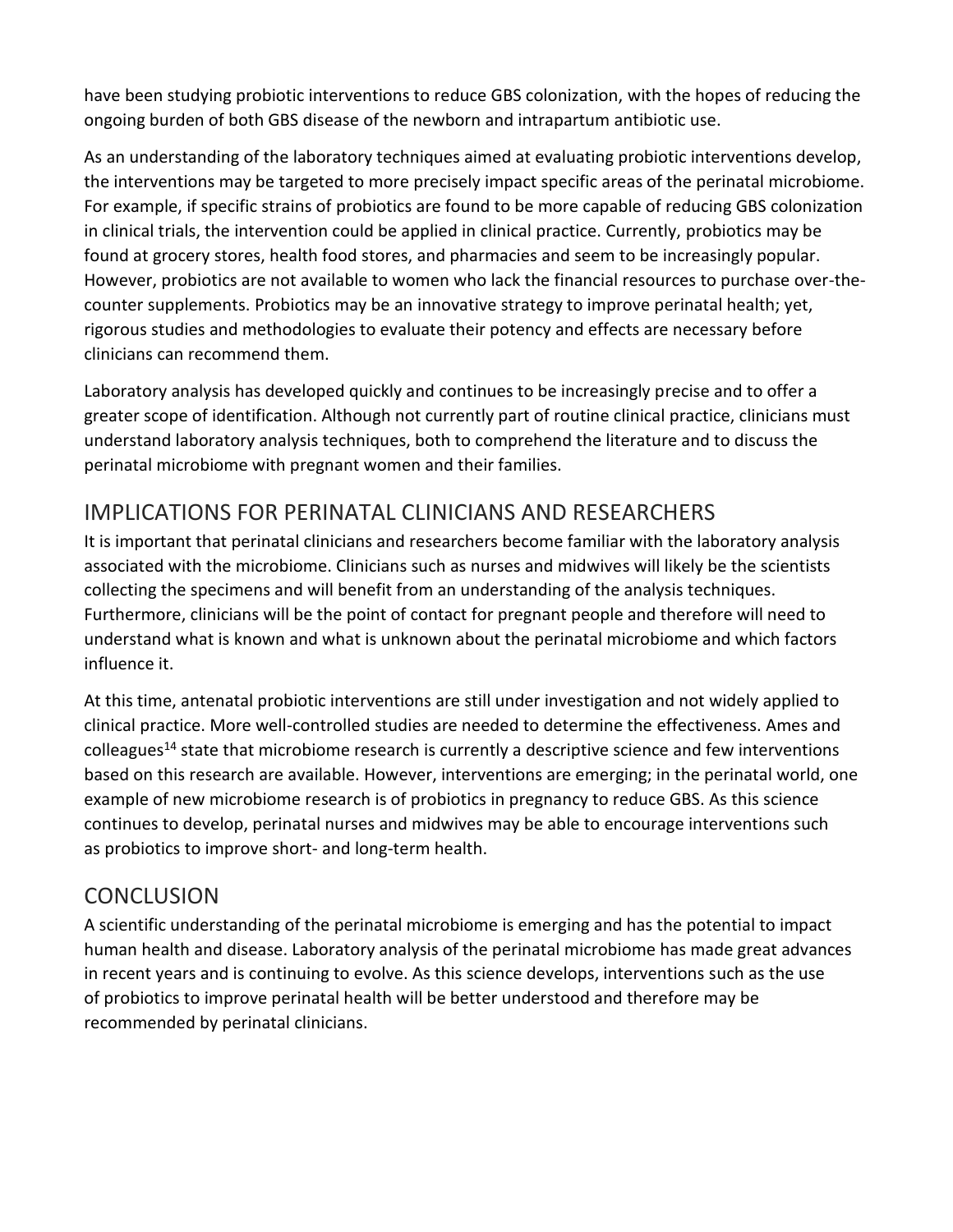#### REFERENCES

- 1. Jordan S, Baker B, Dunn A, et al. Maternal-child microbiome: specimen collection, storage and implications for research and practice. Nurs Res. 2017;66(2):175–183. doi:10.1097/nnr.0000000000000201.
- 2. Ferretti P, Pasolli E, Tett A, et al. Mother-to-infant microbial transmission from different body sites shapes the developing infant gut microbiome. Cell Host Microbe. 2018;24(1):133–145.e5. doi:10.1016/j.chom.2018.06.005.
- 3. Dominguez-Bello MG, Costello EK, Contreras M, et al. Delivery mode shapes the acquisition and structure of the initial microbiota across multiple body habitats in newborns. Proc Natl Acad Sci U S A. 2010;107(26):11971–11975. doi:10.1073/pnas.1002601107.
- 4. Combellick JL, Shin H, Shin D, et al. Differences in the fecal microbiota of neonates born at home or in the hospital. Sci Rep. 2018;8(1):15660. doi:10.1038/s41598-018-33995-7.
- 5. Valentine G, Chu DM, Stewart CJ, Aagaard KM. Relationships between perinatal interventions, maternal-infant microbiomes, and neonatal outcomes. Clin Perinatol. 2018;45(2):339–355. doi:10.1016/j.clp.2018.01.008.
- 6. Stearns JC, Simioni J, Gunn E, et al. Intrapartum antibiotics for GBS prophylaxis alter colonization patterns in the early infant gut microbiome of low risk infants. Sci Rep. 2017;7(1):16527. doi:10.1038/s41598-017-16606-9.
- 7. Huurre A, Laitinen K, Rautava S, Korkeamaki M, Isolauri E. Impact of maternal atopy and probiotic supplementation during pregnancy on infant sensitization: a double-blind placebo-controlled study. Clin Experiment Allergy. 2008;38:1342–1348. doi:10.1111/j.1365-2222.2008.03008.x.
- 8. Cox MJ, Huang YJ, Fujimura KE, et al. *Lactobacillus casei* abundance is associated with profound shifts in the infant gut microbiome. PLoS One. 2010;5(1):e8745. doi:10.1371/journal.pone.0008745.
- 9. Dotterud CK, Storro O, Johnsen R, Oien T. Probiotics in pregnant women to prevent allergic disease: a randomized, double-blind trial. Br J Dermatol. 2010;163(3):616–623. doi:10.1111/j.1365- 2133.2010.09889.x.
- 10. Vangay P, Ward T, Gerber JS, Knights D. Antibiotics, pediatric dysbiosis, and disease. Cell Host Microbe. 2015;17(5):553–564. doi:10.1016/j.chom.2015.04.006.
- 11. Perez NB, Dorsen C, Squires A. Dysbiosis of the gut microbiome: a concept analysis. J Holist Nurs. 2019. doi:10.1177/0898010119879527.
- 12. Solt I. The human microbiome and the great obstetrical syndromes: a new frontier in maternal-fetal medicine. Best Pract Res Clin Obstet Gynaecol. 2015;29(2):165–175. doi:10.1016/j.bpobgyn.2014.04.024.
- 13. Dunn AB, Hanson L, VandeVusse L, Leslie S. Through the microbial looking glass: premature labor, preeclampsia, and gestational diabetes: a scoping review. J Perinat Neonatal Nurs. 2019;33(1):35–51. doi:10.1097/jpn.0000000000000375.
- 14. Ames NJ, Ranucci A, Moriyama B, Wallen GR. The human microbiome and understanding the 16S rRNA gene in translational nursing science. Nurs Res. 2017;66(2):184–197. doi:10.1097/nnr.0000000000000212.
- 15. Sarangi AN, Goel A, Aggarwal R. Methods for studying gut microbiota: a primer for physicians. J Clin Exp Hepatol. 2019;9(1):62–73. doi:10.1016/j.jceh.2018.04.016.
- 16. Shannon CE. A mathematical theory of communication. Bell Syst Tech J. 1948;27(3):379–423.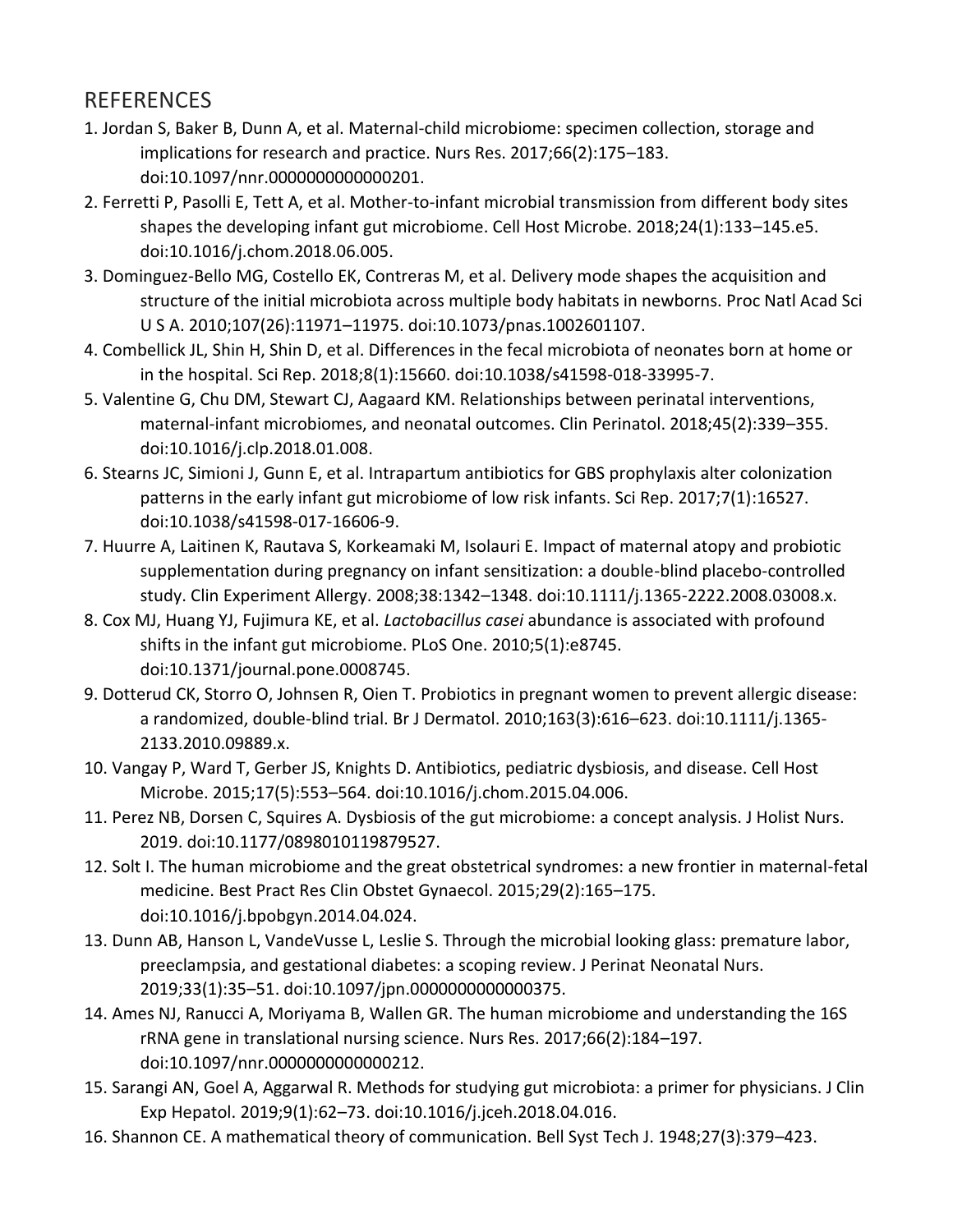- 17. Simpson EH. Measurement of diversity. Nature. 1949;163:688.
- 18. Colwell RK, Coddington JA. Estimating terrestrial biodiversity through extrapolation. Philos Trans R Soc Lond B Biol Sci. 1994;345(1311):101–118. doi:10.1098/rstb.1994.0091.
- 19. Callahan BJ, McMurdie PJ, Rosen MJ, Han AW, Johnson AJ, Holmes SP. DADA2: high-resolution sample inference from Illumina amplicon data. Nat Methods. 2016;13(7):581–583. doi:10.1038/nmeth.3869.
- 20. Bray JR, Curtis JT. An ordination of upland forest communities of southern Wisconsin. Ecol Monogr. 1957;27:325–349.
- 21. Jaccard P. The distribution of the flora in the alpine zone. New Phytol. 1912;11(2):37–50. doi:10.1111/j.1469-8137.1912.tb05611.x.
- 22. Lozupone C, Knight R. UniFrac: a new phylogenetic method for comparing microbial communities. Appl Environ Microbiol. 2005;71(12):8228–8235. doi:10.1128/AEM.71.12.8228-8235.2005.
- 23. Marchesi JR, Ravel J. The vocabulary of microbiome research: a proposal. Microbiome. 2015;3(1):31. doi:10.1186/s40168-015-0094-5.
- 24. Behjati S, Tarpey PS. What is next generation sequencing? Arch Dis Child Educ Pract Ed. 2013;98(6):236–238. doi:10.1136/archdischild-2013-304340.
- 25. Blaxter M, Mann J, Chapman T, et al. Defining operational taxonomic units using DNA barcode data. Philos Trans R Soc Lond B Biol Sci. 2005;360(1462):1935–1943. doi:10.1098/rstb.2005.1725.
- 26. Roberfroid M. Prebiotics: the concept revisited. J Nutr. 2007;137(3)(suppl 2):830S–837S.
- 27. Gotelli NJ, Colwell RK. Estimating species richness. In: Magurran AE, McGill BJ, eds. Biological Diversity: Frontiers of Measurement & Assessment. New York, NY: Oxford University Press; 2011:39–54.
- 28. Food and Agriculture Organization of the United Nations (FAO), World Health Organization (WHO). Guidelines for the evaluation of probiotics in food. Report of a joint FAO/WHO working group on drafting guidelines for the evaluation of probiotics in food. [http://www.who.int/foodsafety/fs\\_management/en/probiotic\\_guidelines.pdf.](http://www.who.int/foodsafety/fs_management/en/probiotic_guidelines.pdf) Published May 1, 2002. Accessed March 21, 2020.
- 29. Baldassarre ME. Probiotic genera/species identification is insufficient for evidence-based medicine. Am J Gastroenterol. 2018;113(10):1561. doi:10.1038/s41395-018-0236-z.
- 30. Herbel SR, Vahjen W, Wieler LH, Guenther S. Timely approaches to identify probiotic species of the genus Lactobacillus. Gut Pathog. 2013;5(1):27. doi:10.1186/1757-4749-5-27.
- 31. Huys G, Vancanneyt M, D'Haene K, Vankerckhoven V, Goossens H, Swings J. Accuracy of species identity of commercial bacterial cultures intended for probiotic or nutritional use. Res Microbiol. 2006;157(9):803–810. doi:10.1016/j.resmic.2006.06.006.
- 32. Reid G, Bocking A. The potential for probiotics to prevent bacterial vaginosis and preterm labor. Am J Obstet Gynecol. 2003;189(4):1202–1208. doi:10.1067/s0002-9378(03)00495-2.
- 33. Isolauri E, Sütas Y, Kankaanpää P, Arvilommi H, Salminen S. Probiotics: effects on immunity. Am J Clin Nutr. 2001;73(2)(suppl):444S–450S. doi:10.1093/ajcn/73.2.444s.
- 34. Neville BA, O'Toole PW. Probiotic properties of *Lactobacillus salivarius* and closely related *Lactobacillus* species. Future Microbiol. 2010;5(5):759–774. doi:10.2217/fmb.10.35.
- 35. Fleming D, Kesey J, Rumbaugh K, Dissanaike S. Comparing the survivability of *Lactobacillus* species in various probiotic delivery vehicles. JPEN J Parenter Enteral Nutr. 2017;41(8):1411–1413. doi:10.1177/0148607116672266.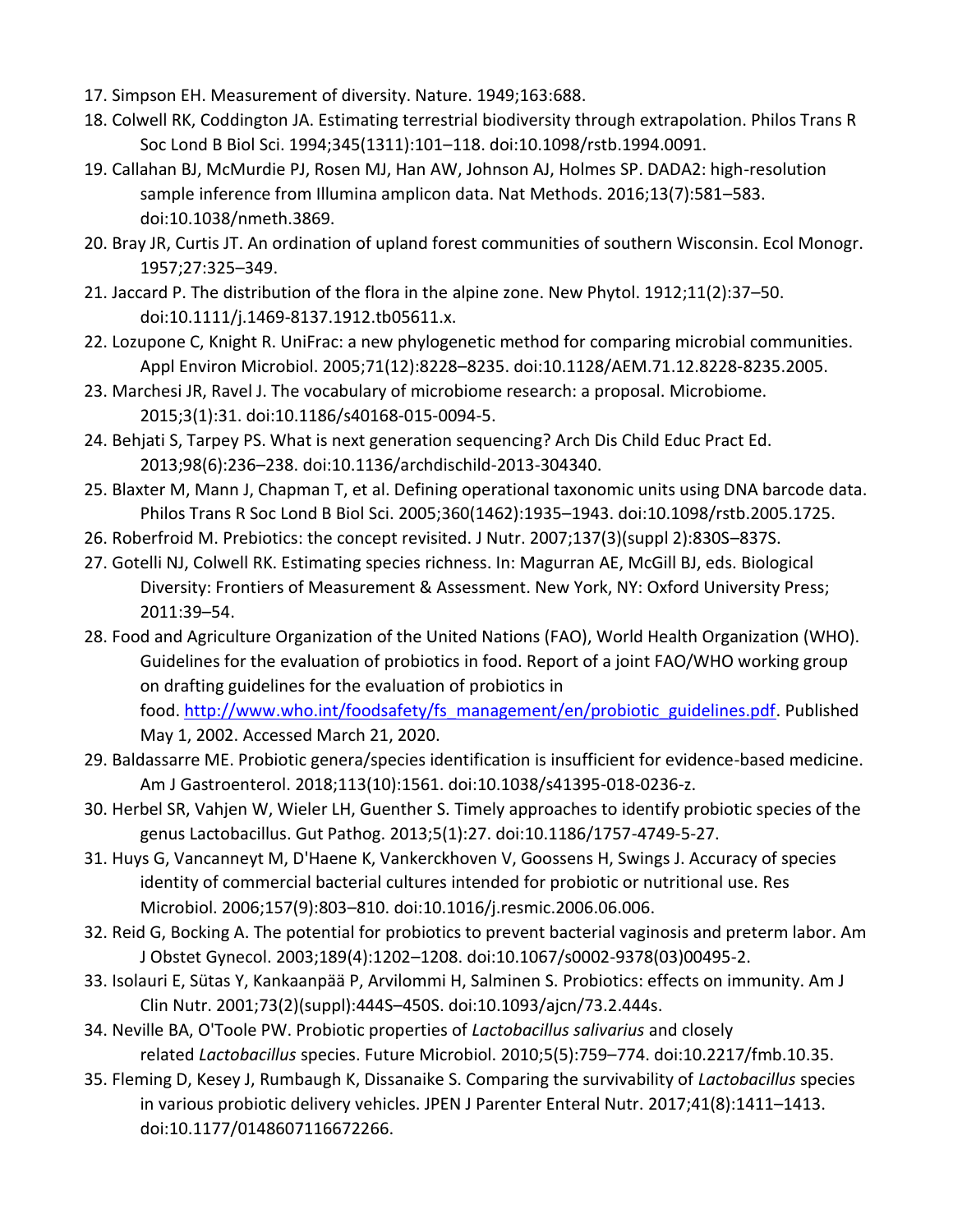- 36. Nuriel-Ohayon M, Neuman H, Koren O. Microbial changes during pregnancy, birth, and infancy. Front Microbiol. 2016;7:1031.
- 37. Naaktgeboren CA. Effects of maternal probiotic exposure during pregnancy and lactation on the mother and infant. Int J Probiotics Prebiotics. 2010;5(3):113–124. [https://0-search-proquest](https://0-search-proquest-com.libus.csd.mu.edu/docview/757449059?accountid=100)[com.libus.csd.mu.edu/docview/757449059?accountid=100.](https://0-search-proquest-com.libus.csd.mu.edu/docview/757449059?accountid=100) Accessed March 15, 2020.
- 38. Lahtinen SJ, Boyle RJ, Kivivuori S, et al. Prenatal probiotic administration can influence *Bifidobacterium* microbiota development in infants at high risk of allergy. J Allergy Clin Immunol. 2009;123(2):499–501. doi:10.1016/j.jaci.2008.11.034.
- 39. Chen Y, Li Z, Tye KD, et al. Probiotic supplementation during human pregnancy affects the gut microbiota and immune status. Front Cell Infect Microbiol. 2019;9:254. doi:10.3389/fcimb.2019.00254.
- 40. Shadid R, Haarman M, Knol J, et al. Effects of galactooligosaccharide and long-chain fructooligosaccharide supplementation during pregnancy on maternal and neonatal microbiota and immunity—a randomized, double-blind, placebo-controlled study. Am J Clin Nutr. 2007;86(5):1426–1437. doi:10.1093/ajcn/86.5.1426.
- 41. Schultz M, Göttl C, Young RJ, Iwen P, Vanderhoof JA. Administration of oral probiotic bacteria to pregnant women causes temporary infantile colonization. J Pediatr Gastroenterol Nutr. 2004;38(3):293–297. doi:10.1097/00005176-200403000-00012.
- 42. Picard FJ, Bergeron MG. Laboratory detection of group B *Streptococcus* for prevention of perinatal disease. Eur J Clin Microbiol Infect Dis. 2004;23:665–671. doi:10.1007/s10096-004-1183-8.
- 43. Manning SD, Neighbors K, Tallman PA, et al. Prevalence of group B *Streptococcus* colonization and potential for transmission by casual contact in healthy young men and women. Clin Infect Dis. 2004;39(3):380–388. doi:10.1086/422321.
- 44. Martin V, Cárdenas N, Ocaña S, et al. Rectal and vaginal eradication of *Streptococcus agalactiae* (GBS) in pregnant women by using *Lactobacillus salivarius* CECT 9145, a targetspecific probiotic strain. Nutrients. 2019;11(4):E810. doi:10.3390/nu11040810.
- 45. Marziali G, Foschi C, Parolin C, Vitali B, Marangoni A. In-vitro effect of vaginal lactobacilli against group B *Streptococcus*. Microb Pathog. 2019;136:103692. doi:10.1016/j.micpath.2019.103692.
- 46. Patras KA, Derieux J, Al-Bassam MM, et al. Group B *Streptococcus* biofilm regulatory protein a contributes to bacterial physiology and innate immune resistance. J Infect Dis. 2018;218(10):1641–1652. doi:10.1093/infdis/jiy341.
- 47. Ephraim E, Schultz RD, Duster M, Warrack S, Spiegel CA, Safdar N. In-vitro evaluation of the antagonistic effects of the probiotics *Lactobacillus rhamnosus* HN001 and Florajen 3 against group B streptococci. Int J Probiotics Prebiotics. 2012;7(3/4):113– 120. [https://www.researchgate.net/publication/261870832\\_International\\_Journal\\_of\\_Probioti](https://www.researchgate.net/publication/261870832_International_Journal_of_Probiotics_and_Prebiotics) [cs\\_and\\_Prebiotics.](https://www.researchgate.net/publication/261870832_International_Journal_of_Probiotics_and_Prebiotics) Accessed March 15, 2020.
- 48. Zárate G, Nader-Macias ME. Influence of probiotic vaginal lactobacilli on in vitro adhesion of urogenital pathogens to vaginal epithelial cells. Lett Appl Microbiol. 2006;43(2):174–180. doi:10.1111/j.1472-765X.2006.01934.x.
- 49. Sharpe M, Shah V, Freire-Lizama T, et al. Effectiveness of oral intake of *Lactobacillus rhamnosus* GR-1 and *Lactobacillus reuteri* RC-14 on group B *Streptococcus* colonization during pregnancy: a midwifery-led double-blind randomized controlled pilot trial. J Matern Fetal Neonatal Med. 2019:1–8. doi:10.1080/14767058.2019.1650907.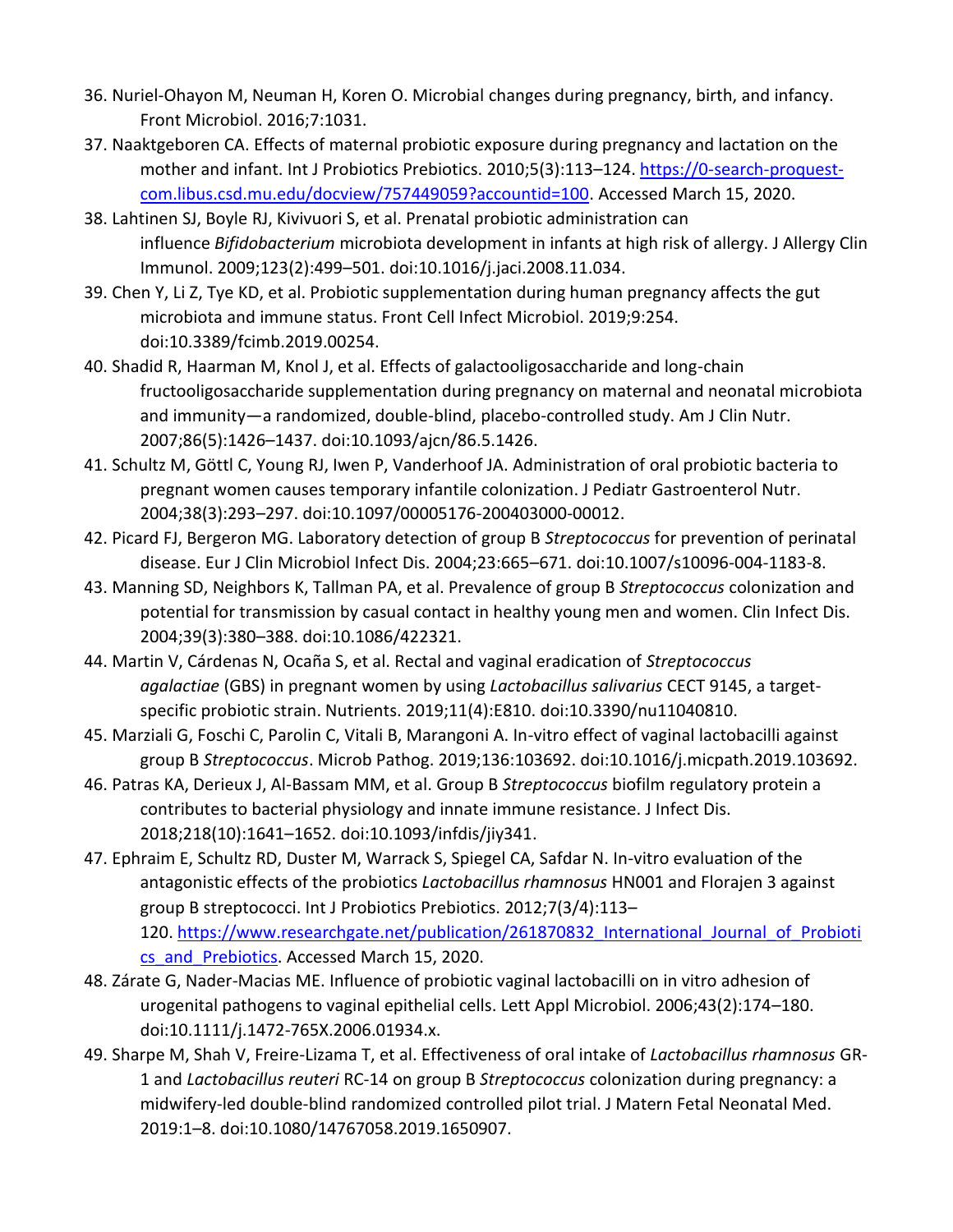- 50. Martin V, Cárdenas N, Ocaña S, et al. Rectal and vaginal eradication of *Streptococcus agalactiae* (GBS) in pregnant women by using *Lactobacillus salivarius* CECT 9145, a targetspecific probiotic strain. Nutrients. 2019;11(4):E810. doi:10.3390/nu11040810.
- 51. Ho M, Chang YY, Chang WC, et al. Oral *Lactobacillus rhamnosus* GR-1 and *Lactobacillus reuteri* RC-14 to reduce group B *Streptococcus* colonization in pregnant women: a randomized controlled trial. Taiwan J Obstet Gynecol. 2016;55(4):515–518. doi:10.1016/j.tjog.2016.06.003.
- 52. Hanson L, Vandevusse L, Duster M, Warrack S, Safdar N. Feasibility of oral prenatal probiotics against maternal group B *Streptococcus* vaginal and rectal colonization. J Obstet Gynecol Neonatal Nurs. 2014;43(3):294–304. doi:10.1111/1552-6909.12308.
- 53. Di Pierro F, Parolari A, Brundu B, Nigro R. Positive clinical outcomes derived from using a proprietary mixture of selected strains during pregnancy. Acta Biomed. 2016;87(3):259–265.
- 54. Olsen P, Williamson M, Traynor V, Georgiou C. The impact of oral probiotics on vaginal group B streptococcal colonisation rates in pregnant women: a pilot randomised control study. Women Birth. 2018;31(1):31–37. doi:10.1016/j.wombi.2017.06.012.
- 55. Bolton M, van der Straten A, Cohen CR. Probiotics: potential to prevent HIV and sexually transmitted infections in women. Sex Transm Dis. 2008;35(3):214–225. doi:10.1097/OLQ.0b013e31815b017a.
- 56. Dominguez-Bello MG, Godoy-Vitorino F, Knight R, Blaser MJ. Role of the microbiome in human development. Gut. 2019;68(6):1108–1114. doi:10.1136/gutjnl-2018-31750.
- 57. Nagpal R, Tsuji H, Takahashi T, et al. Sensitive quantitative analysis of the meconium bacterial microbiota in healthy term infants born vaginally or by cesarean section. Front Microbiol. 2016;7:1997. doi:10.3389/fmicb.2016.01997.
- 58. Husain S, Allotey J, Drymoussi Z, et al. Effects of oral probiotic supplements on vaginal microbiota during pregnancy: a randomised, double-blind, placebo-controlled trial with microbiome analysis. BJOG. 2020;127:275–284. doi:10.1111/1471-0528.15675.
- 59. Yang S, Reid G, Challis JRG, et al. Effect of oral probiotic *Lactobacillus rhamnosus* GR-1 and *Lactobacillus reuteri* RC-14 on the vaginal microbiota, cytokines and chemokines in pregnant women. Nutrients. 2020;12(2):E368. doi:10.3390/nu12020368.
- 60. Bushman FD. De-discovery of the placenta microbiome. Am J Obstet Gynecol. 2019;220(3):213– 214. doi:10.1016/j.ajog.2018.11.1093.
- 61. Aagaard K, Ma J, Antony KM, Ganu R, Petrosino J, Versalovic J. The placenta harbors a unique microbiome. Sci Transl Med. 2014;6(237):237ra65. doi:10.1126/scitranslmed.3008599.
- 62. Leiby JS, McCormick K, Sherrill-Mix S, et al. Lack of detection of a human placenta microbiome in samples from preterm and term deliveries. Microbiome. 2018;6(1):196. doi:10.1186/s40168- 018-0575-4.
- 63. Perez-Muñoz ME, Arrieta MC, Ramer-Tait AE, Walter J. A critical assessment of the "sterile womb" and "in utero colonization" hypotheses: implications for research on the pioneer infant microbiome. Microbiome. 2017;5(1):48. doi:10.1186/s40168-017-0268-4.
- 64. Lauder AP, Roche AM, Sherrill-Mix S, et al. Comparison of placenta samples with contamination controls does not provide evidence for a distinct placenta microbiota. Microbiome. 2016;4(1):29. doi:10.1186/s40168-016-0172-3.